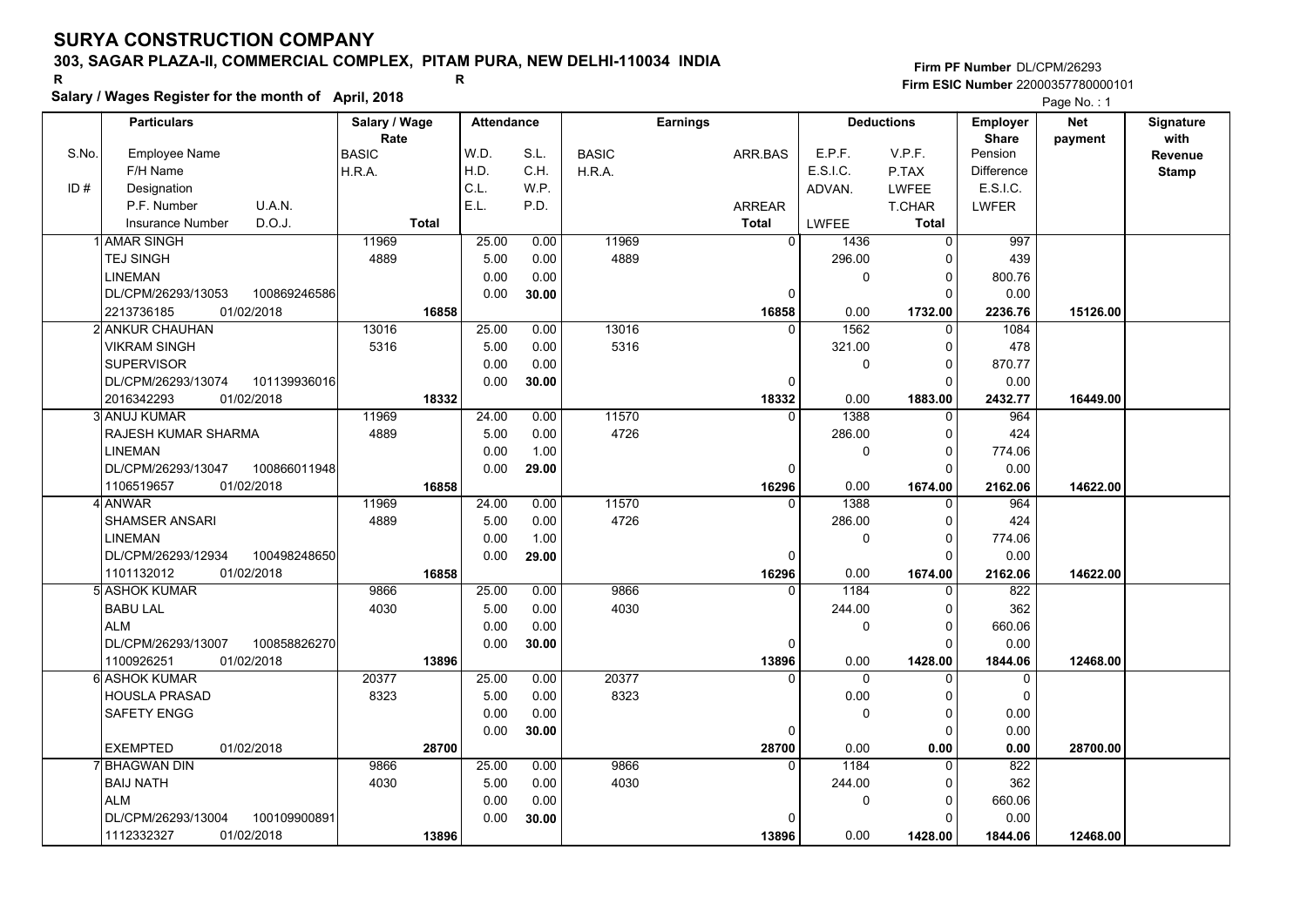### **303, SAGAR PLAZA-II, COMMERCIAL COMPLEX, PITAM PURA, NEW DELHI-110034 INDIA**

**Salary / Wages Register for the month of April, 2018 <sup>R</sup> <sup>R</sup>**

**Firm PF Number**DL/CPM/26293**Firm ESIC Number** 22000357780000101

|       | Salary / Wages Register for the month of April, 2018 |               |                   |       |              |                 |             |                   |                   | Page No.: 2 |                  |
|-------|------------------------------------------------------|---------------|-------------------|-------|--------------|-----------------|-------------|-------------------|-------------------|-------------|------------------|
|       | <b>Particulars</b>                                   | Salary / Wage | <b>Attendance</b> |       |              | <b>Earnings</b> |             | <b>Deductions</b> | Employer          | Net         | <b>Signature</b> |
|       |                                                      | Rate          |                   |       |              |                 |             |                   | <b>Share</b>      | payment     | with             |
| S.No. | <b>Employee Name</b>                                 | <b>BASIC</b>  | W.D.              | S.L.  | <b>BASIC</b> | ARR.BAS         | E.P.F.      | V.P.F.            | Pension           |             | <b>Revenue</b>   |
|       | F/H Name                                             | H.R.A.        | H.D.              | C.H.  | H.R.A.       |                 | E.S.I.C.    | P.TAX             | <b>Difference</b> |             | <b>Stamp</b>     |
| ID#   | Designation                                          |               | C.L.              | W.P.  |              |                 | ADVAN.      | <b>LWFEE</b>      | E.S.I.C.          |             |                  |
|       | P.F. Number<br>U.A.N.                                |               | E.L.              | P.D.  |              | <b>ARREAR</b>   |             | <b>T.CHAR</b>     | <b>LWFER</b>      |             |                  |
|       | D.O.J.<br><b>Insurance Number</b>                    | <b>Total</b>  |                   |       |              | <b>Total</b>    | LWFEE       | <b>Total</b>      |                   |             |                  |
|       | 8 BHAVISHAN MANDAL                                   | 9866          | 25.00             | 0.00  | 9866         | $\overline{0}$  | 1184        | $\overline{0}$    | 822               |             |                  |
|       | SATYANARAYAN MANDAL                                  | 4030          | 5.00              | 0.00  | 4030         |                 | 244.00      | $\Omega$          | 362               |             |                  |
|       | <b>ALM</b>                                           |               | 0.00              | 0.00  |              |                 | $\mathbf 0$ | 0                 | 660.06            |             |                  |
|       | DL/CPM/26293/12987<br>101139935998                   |               | 0.00              | 30.00 |              | 0               |             | $\Omega$          | 0.00              |             |                  |
|       | 1115091867<br>01/02/2018                             | 13896         |                   |       |              | 13896           | 0.00        | 1428.00           | 1844.06           | 12468.00    |                  |
|       | 9 BUDDHAN JHA                                        | 9866          | 20.00             | 0.00  | 7564         | $\Omega$        | 908         | $\Omega$          | 630               |             |                  |
|       | DAMODER JHA                                          | 4030          | 3.00              | 0.00  | 3090         |                 | 187.00      | $\Omega$          | 278               |             |                  |
|       | <b>ALM</b>                                           |               | 0.00              | 7.00  |              |                 | $\pmb{0}$   | $\mathbf{0}$      | 506.07            |             |                  |
|       | DL/CPM/26293/13072<br>100628229739                   |               | 0.00              | 23.00 |              | 0               |             | $\Omega$          | 0.00              |             |                  |
|       | 2205484990<br>01/02/2018                             | 13896         |                   |       |              | 10654           | 0.00        | 1095.00           | 1414.07           | 9559.00     |                  |
|       | 10 CHANDAN SINGH                                     | 9866          | 22.00             | 0.00  | 8879         | $\Omega$        | 1065        | $\mathbf{0}$      | 740               |             |                  |
|       | <b>SHARWAN</b>                                       | 4030          | 5.00              | 0.00  | 3627         |                 | 219.00      | $\Omega$          | 325               |             |                  |
|       | <b>ALM</b>                                           |               | 0.00              | 3.00  |              |                 | $\mathbf 0$ | $\Omega$          | 594.04            |             |                  |
|       | DL/CPM/26293/13060<br>100498122316                   |               | 0.00              | 27.00 |              | $\Omega$        |             | $\Omega$          | 0.00              |             |                  |
|       | 2213911983<br>01/02/2018                             | 13896         |                   |       |              | 12506           | 0.00        | 1284.00           | 1659.04           | 11222.00    |                  |
|       | 11 CHHEDA LAL SHARMA                                 | 11969         | 25.00             | 0.00  | 11969        | $\Omega$        | 1436        | $\Omega$          | 997               |             |                  |
|       | <b>NAWAB SHARMA</b>                                  | 4889          | 5.00              | 0.00  | 4889         |                 | 296.00      | $\Omega$          | 439               |             |                  |
|       | <b>WELDER</b>                                        |               | 0.00              | 0.00  |              |                 | 0           | 0                 | 800.76            |             |                  |
|       | DL/CPM/26293/13046<br>100864818987                   |               | 0.00              | 30.00 |              | 0               |             | $\Omega$          | 0.00              |             |                  |
|       | 01/02/2018<br>1106519650                             | 16858         |                   |       |              | 16858           | 0.00        | 1732.00           | 2236.76           | 15126.00    |                  |
|       | 12 DEVENDER                                          | 9866          | 25.00             | 0.00  | 9866         | $\Omega$        | 1184        | $\Omega$          | 822               |             |                  |
|       | <b>RATAN SINGH</b>                                   | 4030          | 5.00              | 0.00  | 4030         |                 | 244.00      | 0                 | 362               |             |                  |
|       | <b>ALM</b>                                           |               | 0.00              | 0.00  |              |                 | $\mathbf 0$ | $\Omega$          | 660.06            |             |                  |
|       | DL/CPM/26293/13006<br>100133959049                   |               | 0.00              | 30.00 |              | $\Omega$        |             | $\Omega$          | 0.00              |             |                  |
|       | 1111885580<br>01/02/2018                             | 13896         |                   |       |              | 13896           | 0.00        | 1428.00           | 1844.06           | 12468.00    |                  |
|       | 13 DINESH KUMAR                                      | 11969         | 25.00             | 0.00  | 11969        | $\mathbf{0}$    | 1436        | 0                 | 997               |             |                  |
|       | DHANDHU                                              | 4889          | 5.00              | 0.00  | 4889         |                 | 296.00      | $\Omega$          | 439               |             |                  |
|       | <b>LINEMAN</b>                                       |               | 0.00              | 0.00  |              |                 | $\mathbf 0$ | $\Omega$          | 800.76            |             |                  |
|       | DL/CPM/26293/12990<br>100860237206                   |               | 0.00              | 30.00 |              | $\Omega$        |             | $\Omega$          | 0.00              |             |                  |
|       | 1113031003<br>01/02/2018                             | 16858         |                   |       |              | 16858           | 0.00        | 1732.00           | 2236.76           | 15126.00    |                  |
|       | 14 DINESH KUMAR PAL                                  | 11969         | 17.00             | 0.00  | 7979         | $\Omega$        | 957         | $\Omega$          | 665               |             |                  |
|       | <b>MOTI LAL</b>                                      | 4889          | 3.00              | 0.00  | 3259         |                 | 197.00      | $\Omega$          | 292               |             |                  |
|       | LINEMAN                                              |               | 0.00              | 10.00 |              |                 | 0           | 0                 | 533.81            |             |                  |
|       | DL/CPM/26293/12935<br>100497464721                   |               | 0.00              | 20.00 |              |                 |             | 0                 | 0.00              |             |                  |
|       | 2213605645<br>01/02/2018                             | 16858         |                   |       |              | 11238           | 0.00        | 1154.00           | 1490.81           | 10084.00    |                  |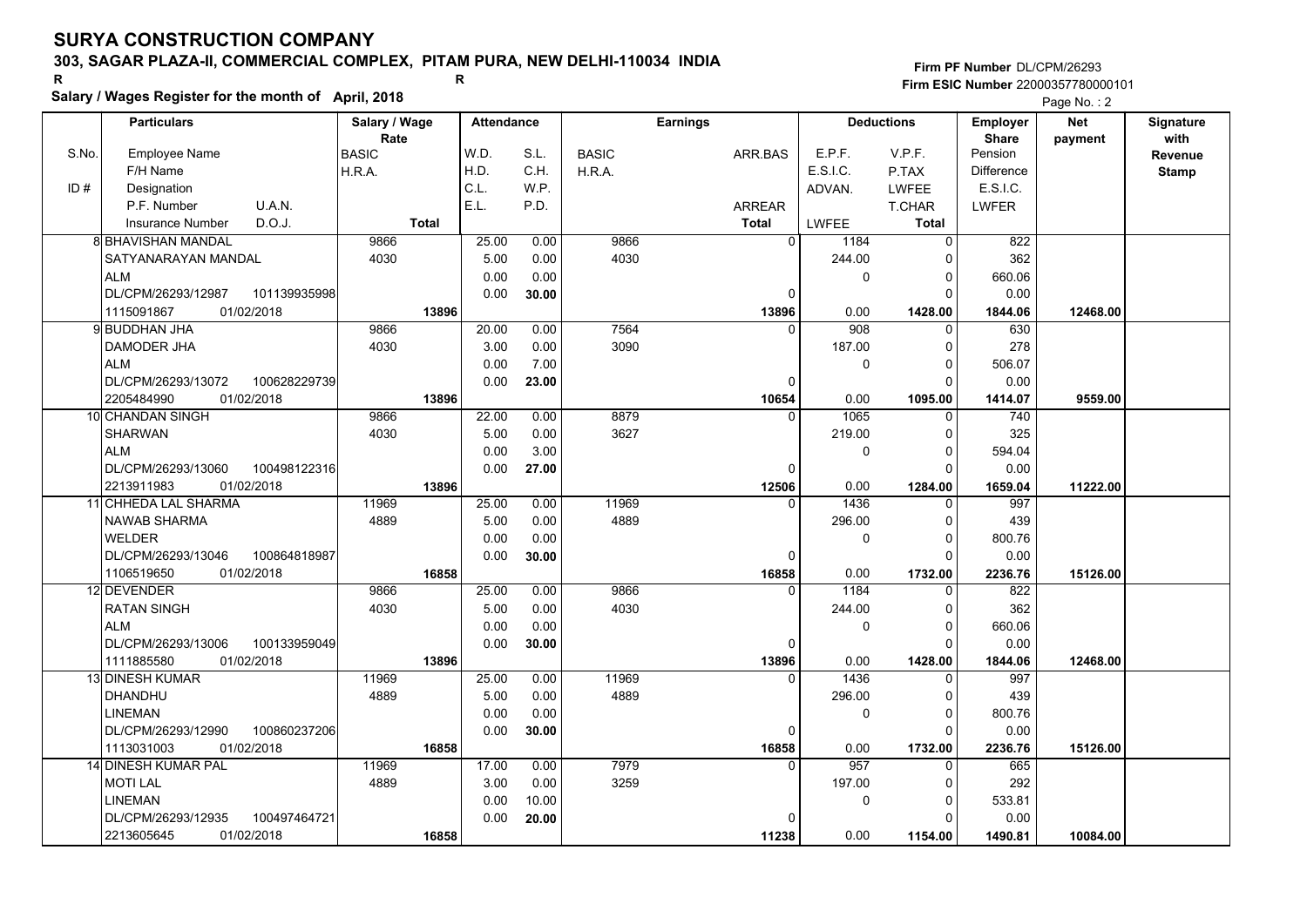### **303, SAGAR PLAZA-II, COMMERCIAL COMPLEX, PITAM PURA, NEW DELHI-110034 INDIA**

**Salary / Wages Register for the month of April, 2018 <sup>R</sup> <sup>R</sup>**

**Firm PF Number**DL/CPM/26293**Firm ESIC Number** 22000357780000101

|       | <b>Particulars</b>                 | Salary / Wage<br>Rate | <b>Attendance</b> |       |              | <b>Earnings</b> |                        | <b>Deductions</b> | <b>Employer</b><br><b>Share</b> | <b>Net</b> | Signature<br>with |
|-------|------------------------------------|-----------------------|-------------------|-------|--------------|-----------------|------------------------|-------------------|---------------------------------|------------|-------------------|
| S.No. | Employee Name                      | <b>BASIC</b>          | W.D.              | S.L.  | <b>BASIC</b> | ARR BAS         | E.P.F.                 | V.P.F.            | Pension                         | payment    | Revenue           |
|       | F/H Name                           | H.R.A.                | H.D.              | C.H.  | H.R.A.       |                 | E.S.I.C.               | P.TAX             | Difference                      |            | <b>Stamp</b>      |
| ID#   | Designation                        |                       | C.L.              | W.P.  |              |                 | ADVAN.                 | <b>LWFEE</b>      | E.S.I.C.                        |            |                   |
|       | U.A.N.<br>P.F. Number              |                       | E.L.              | P.D.  |              | <b>ARREAR</b>   |                        | T.CHAR            | <b>LWFER</b>                    |            |                   |
|       | D.O.J.<br><b>Insurance Number</b>  | <b>Total</b>          |                   |       |              | <b>Total</b>    | LWFEE                  | <b>Total</b>      |                                 |            |                   |
|       | 15 DURGESH                         | 11969                 | 25.00             | 0.00  | 11969        |                 | $\overline{0}$<br>1436 | $\mathbf 0$       | 997                             |            |                   |
|       | <b>BAL GOVIND</b>                  | 4889                  | 5.00              | 0.00  | 4889         |                 | 296.00                 | $\Omega$          | 439                             |            |                   |
|       | <b>LINEMAN</b>                     |                       | 0.00              | 0.00  |              |                 | 0                      | $\mathbf 0$       | 800.76                          |            |                   |
|       | DL/CPM/26293/13000<br>100858936748 |                       | 0.00              | 30.00 |              |                 | $\Omega$               | $\Omega$          | 0.00                            |            |                   |
|       | 2213605634<br>01/02/2018           | 16858                 |                   |       |              | 16858           | 0.00                   | 1732.00           | 2236.76                         | 15126.00   |                   |
|       | 16 HARENDER PAL                    | 11969                 | 25.00             | 0.00  | 11969        |                 | 1436<br><sup>0</sup>   | 0                 | 997                             |            |                   |
|       | <b>BABU LAL</b>                    | 4889                  | 5.00              | 0.00  | 4889         |                 | 296.00                 | 0                 | 439                             |            |                   |
|       | <b>LINEMAN</b>                     |                       | 0.00              | 0.00  |              |                 | 0                      | $\Omega$          | 800.76                          |            |                   |
|       | DL/CPM/26293/12938<br>100496529378 |                       | 0.00              | 30.00 |              |                 | $\Omega$               | $\Omega$          | 0.00                            |            |                   |
|       | 01/02/2018<br>2012944132           | 16858                 |                   |       |              | 16858           | 0.00                   | 1732.00           | 2236.76                         | 15126.00   |                   |
|       | 17 HARI KISHORE DAS                | 9866                  | 25.00             | 0.00  | 9866         |                 | 1184<br>$\Omega$       | $\mathbf 0$       | 822                             |            |                   |
|       | <b>VIDHAON DAS</b>                 | 4030                  | 5.00              | 0.00  | 4030         |                 | 244.00                 | $\Omega$          | 362                             |            |                   |
|       | <b>ALM</b>                         |                       | 0.00              | 0.00  |              |                 | 0                      | $\mathbf 0$       | 660.06                          |            |                   |
|       | DL/CPM/26293/13062<br>100869694552 |                       | 0.00              | 30.00 |              |                 | $\Omega$               | $\Omega$          | 0.00                            |            |                   |
|       | 2213942211<br>01/02/2018           | 13896                 |                   |       |              | 13896           | 0.00                   | 1428.00           | 1844.06                         | 12468.00   |                   |
|       | 18 HARIKESH                        | 9866                  | 25.00             | 0.00  | 9866         |                 | 1184                   | 0                 | 822                             |            |                   |
|       | CHEDDI LAL                         | 4030                  | 5.00              | 0.00  | 4030         |                 | 244.00                 | $\mathbf 0$       | 362                             |            |                   |
|       | <b>ALM</b>                         |                       | 0.00              | 0.00  |              |                 | 0                      | $\Omega$          | 660.06                          |            |                   |
|       | DL/CPM/26293/13011<br>100859817947 |                       | 0.00              | 30.00 |              |                 | 0                      | $\Omega$          | 0.00                            |            |                   |
|       | 1112479358<br>01/02/2018           | 13896                 |                   |       |              | 13896           | 0.00                   | 1428.00           | 1844.06                         | 12468.00   |                   |
|       | 19 JAGESHWAR                       | 11969                 | 24.00             | 0.00  | 11570        |                 | 1388<br>$\Omega$       | $\Omega$          | 964                             |            |                   |
|       | <b>RAJJAN</b>                      | 4889                  | 5.00              | 0.00  | 4726         |                 | 286.00                 | 0                 | 424                             |            |                   |
|       | LINEMAN                            |                       | 0.00              | 1.00  |              |                 | 0                      | $\mathbf 0$       | 774.06                          |            |                   |
|       | 100497761359<br>DL/CPM/26293/12991 |                       | 0.00              | 29.00 |              |                 | $\Omega$               | $\Omega$          | 0.00                            |            |                   |
|       | 2213605644<br>01/02/2018           | 16858                 |                   |       |              | 16296           | 0.00                   | 1674.00           | 2162.06                         | 14622.00   |                   |
|       | 20 JAI KUMAR                       | 9866                  | 25.00             | 0.00  | 9866         |                 | 1184<br>$\Omega$       | $\mathbf 0$       | 822                             |            |                   |
|       | <b>SUKH BIR</b>                    | 4030                  | 5.00              | 0.00  | 4030         |                 | 244.00                 | 0                 | 362                             |            |                   |
|       | <b>ALM</b>                         |                       | 0.00              | 0.00  |              |                 | 0                      | $\mathbf 0$       | 660.06                          |            |                   |
|       | DL/CPM/26293/13009<br>100868663519 |                       | 0.00              | 30.00 |              |                 | 0                      | $\Omega$          | 0.00                            |            |                   |
|       | 1111885563<br>01/02/2018           | 13896                 |                   |       |              | 13896           | 0.00                   | 1428.00           | 1844.06                         | 12468.00   |                   |
|       | 21 JAWAHAR RAI                     | 11969                 | 24.00             | 0.00  | 11570        |                 | 1388<br>$\Omega$       | $\Omega$          | 964                             |            |                   |
|       | TEJ NARAYAN RAI                    | 4889                  | 5.00              | 0.00  | 4726         |                 | 286.00                 | 0                 | 424                             |            |                   |
|       | <b>LINEMAN</b>                     |                       | 0.00              | 1.00  |              |                 | 0                      | 0                 | 774.06                          |            |                   |
|       | DL/CPM/26293/12912<br>100869244638 |                       | 0.00              | 29.00 |              |                 |                        | $\Omega$          | 0.00                            |            |                   |
|       | 01/02/2018<br>1106519673           | 16858                 |                   |       |              | 16296           | 0.00                   | 1674.00           | 2162.06                         | 14622.00   |                   |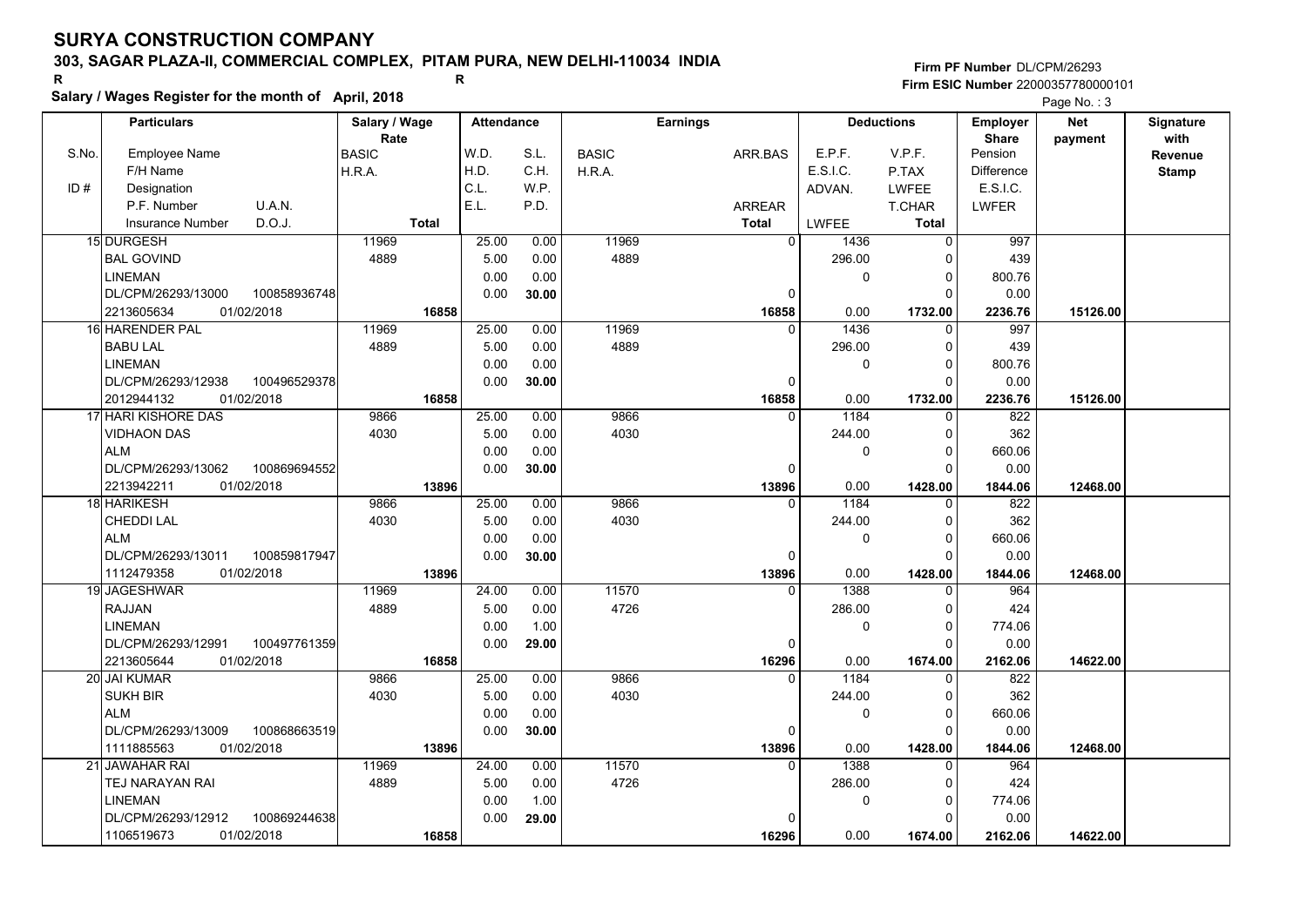### **303, SAGAR PLAZA-II, COMMERCIAL COMPLEX, PITAM PURA, NEW DELHI-110034 INDIA**

**Salary / Wages Register for the month of April, 2018 <sup>R</sup> <sup>R</sup>**

#### **Firm PF Number**DL/CPM/26293**Firm ESIC Number** 22000357780000101

|       | <b>Particulars</b>                 | Salary / Wage        | <b>Attendance</b> |       |              | <b>Earnings</b> |                  | <b>Deductions</b> | Employer                | <b>Net</b> | Signature              |
|-------|------------------------------------|----------------------|-------------------|-------|--------------|-----------------|------------------|-------------------|-------------------------|------------|------------------------|
| S.No. | Employee Name                      | Rate<br><b>BASIC</b> | W.D.              | S.L.  | <b>BASIC</b> | ARR.BAS         | E.P.F.           | V.P.F.            | <b>Share</b><br>Pension | payment    | with<br><b>Revenue</b> |
|       | F/H Name                           | H.R.A.               | H.D.              | C.H.  | H.R.A.       |                 | E.S.I.C.         | P.TAX             | <b>Difference</b>       |            | <b>Stamp</b>           |
| ID#   | Designation                        |                      | C.L.              | W.P.  |              |                 | ADVAN.           | <b>LWFEE</b>      | E.S.I.C.                |            |                        |
|       | U.A.N.<br>P.F. Number              |                      | E.L.              | P.D.  |              | ARREAR          |                  | T.CHAR            | <b>LWFER</b>            |            |                        |
|       | D.O.J.<br><b>Insurance Number</b>  | <b>Total</b>         |                   |       |              | <b>Total</b>    | <b>LWFEE</b>     | <b>Total</b>      |                         |            |                        |
|       | 22 JITENDER PAL                    | 11969                | 20.00             | 0.00  | 9176         |                 | $\Omega$<br>1101 | $\mathbf 0$       | 764                     |            |                        |
|       | RAM LAKHAN PAL                     | 4889                 | 3.00              | 0.00  | 3748         |                 | 227.00           | $\mathbf 0$       | 337                     |            |                        |
|       | <b>LINEMAN</b>                     |                      | 0.00              | 7.00  |              |                 | $\Omega$         | $\mathbf 0$       | 613.89                  |            |                        |
|       | DL/CPM/26293/13013<br>100739489521 |                      | 0.00              | 23.00 |              |                 | $\Omega$         | $\Omega$          | 0.00                    |            |                        |
|       | 2213613420<br>01/02/2018           | 16858                |                   |       |              | 12924           | 0.00             | 1328.00           | 1714.89                 | 11596.00   |                        |
|       | 23 JITENDER PATHAK                 | 9866                 | 25.00             | 0.00  | 9866         |                 | 1184<br>$\Omega$ | $\mathbf 0$       | 822                     |            |                        |
|       | LAKHMI CHAND PATHAK                | 4030                 | 5.00              | 0.00  | 4030         |                 | 244.00           | $\mathbf 0$       | 362                     |            |                        |
|       | <b>ALM</b>                         |                      | 0.00              | 0.00  |              |                 | 0                | $\mathbf 0$       | 660.06                  |            |                        |
|       | DL/CPM/26293/13056<br>100862820012 |                      | 0.00              | 30.00 |              |                 | $\Omega$         | $\Omega$          | 0.00                    |            |                        |
|       | 1113432361<br>01/02/2018           | 13896                |                   |       |              | 13896           | 0.00             | 1428.00           | 1844.06                 | 12468.00   |                        |
|       | 24 KADIR ANSARI                    | 11969                | 25.00             | 0.00  | 11969        |                 | 1436<br>$\Omega$ | 0                 | 997                     |            |                        |
|       | <b>SULMAN ANSARI</b>               | 4889                 | 5.00              | 0.00  | 4889         |                 | 296.00           | $\mathbf 0$       | 439                     |            |                        |
|       | <b>LINEMAN</b>                     |                      | 0.00              | 0.00  |              |                 | 0                | $\mathbf 0$       | 800.76                  |            |                        |
|       | DL/CPM/26293/13068<br>100868705222 |                      | 0.00              | 30.00 |              |                 | 0                | $\Omega$          | 0.00                    |            |                        |
|       | 2212840689<br>01/02/2018           | 16858                |                   |       |              | 16858           | 0.00             | 1732.00           | 2236.76                 | 15126.00   |                        |
|       | 25 KAILASH CHAND                   | 9866                 | 25.00             | 0.00  | 9866         |                 | 1184<br>$\Omega$ | $\mathbf 0$       | 822                     |            |                        |
|       | <b>BUDH PAL</b>                    | 4030                 | 5.00              | 0.00  | 4030         |                 | 244.00           | $\Omega$          | 362                     |            |                        |
|       | <b>ALM</b>                         |                      | 0.00              | 0.00  |              |                 | 0                | $\mathbf 0$       | 660.06                  |            |                        |
|       | DL/CPM/26293/13008<br>100859529615 |                      | 0.00              | 30.00 |              |                 | $\Omega$         | $\Omega$          | 0.00                    |            |                        |
|       | 1111885565<br>01/02/2018           | 13896                |                   |       |              | 13896           | 0.00             | 1428.00           | 1844.06                 | 12468.00   |                        |
|       | 26 KAMLESH KUMAR                   | 11969                | 16.00             | 0.00  | 7580         |                 | 910<br>$\Omega$  | $\Omega$          | 631                     |            |                        |
|       | <b>DHUNNI</b>                      | 4889                 | 3.00              | 0.00  | 3096         |                 | 187.00           | $\mathbf 0$       | 279                     |            |                        |
|       | <b>LINEMAN</b>                     |                      | 0.00              | 11.00 |              |                 | 0                | $\mathbf 0$       | 507.11                  |            |                        |
|       | DL/CPM/26293/13048<br>100860314387 |                      | 0.00              | 19.00 |              |                 | 0                | $\mathbf 0$       | 0.00                    |            |                        |
|       | 1101309994<br>01/02/2018           | 16858                |                   |       |              | 10676           | 0.00             | 1097.00           | 1417.11                 | 9579.00    |                        |
|       | 27 KANCHAN SINGH                   | 11969                | 24.00             | 0.00  | 11570        |                 | 1388<br>$\Omega$ | $\Omega$          | 964                     |            |                        |
|       | <b>BRHAM PAL</b>                   | 4889                 | 5.00              | 0.00  | 4726         |                 | 286.00           | $\mathbf 0$       | 424                     |            |                        |
|       | <b>LINEMAN</b>                     |                      | 0.00              | 1.00  |              |                 | 0                | $\mathbf 0$       | 774.06                  |            |                        |
|       | 100503123790<br>DL/CPM/26293/12983 |                      | 0.00              | 29.00 |              |                 | 0                | $\Omega$          | 0.00                    |            |                        |
|       | 1013445073<br>01/02/2018           | 16858                |                   |       |              | 16296           | 0.00             | 1674.00           | 2162.06                 | 14622.00   |                        |
|       | <b>28 KRISHAN KUMAR</b>            | 11969                | 20.00             | 0.00  | 9176         |                 | 1101<br>$\Omega$ | $\Omega$          | 764                     |            |                        |
|       | <b>KHUSI RAM</b>                   | 4889                 | 3.00              | 0.00  | 3748         |                 | 227.00           | $\mathbf 0$       | 337                     |            |                        |
|       | <b>LINEMAN</b>                     |                      | 0.00              | 7.00  |              |                 | 0                | $\mathbf 0$       | 613.89                  |            |                        |
|       | DL/CPM/26293/13051<br>100497190580 |                      | 0.00              | 23.00 |              |                 | 0                | $\Omega$          | 0.00                    |            |                        |
|       | 2212751086<br>01/02/2018           | 16858                |                   |       |              | 12924           | 0.00             | 1328.00           | 1714.89                 | 11596.00   |                        |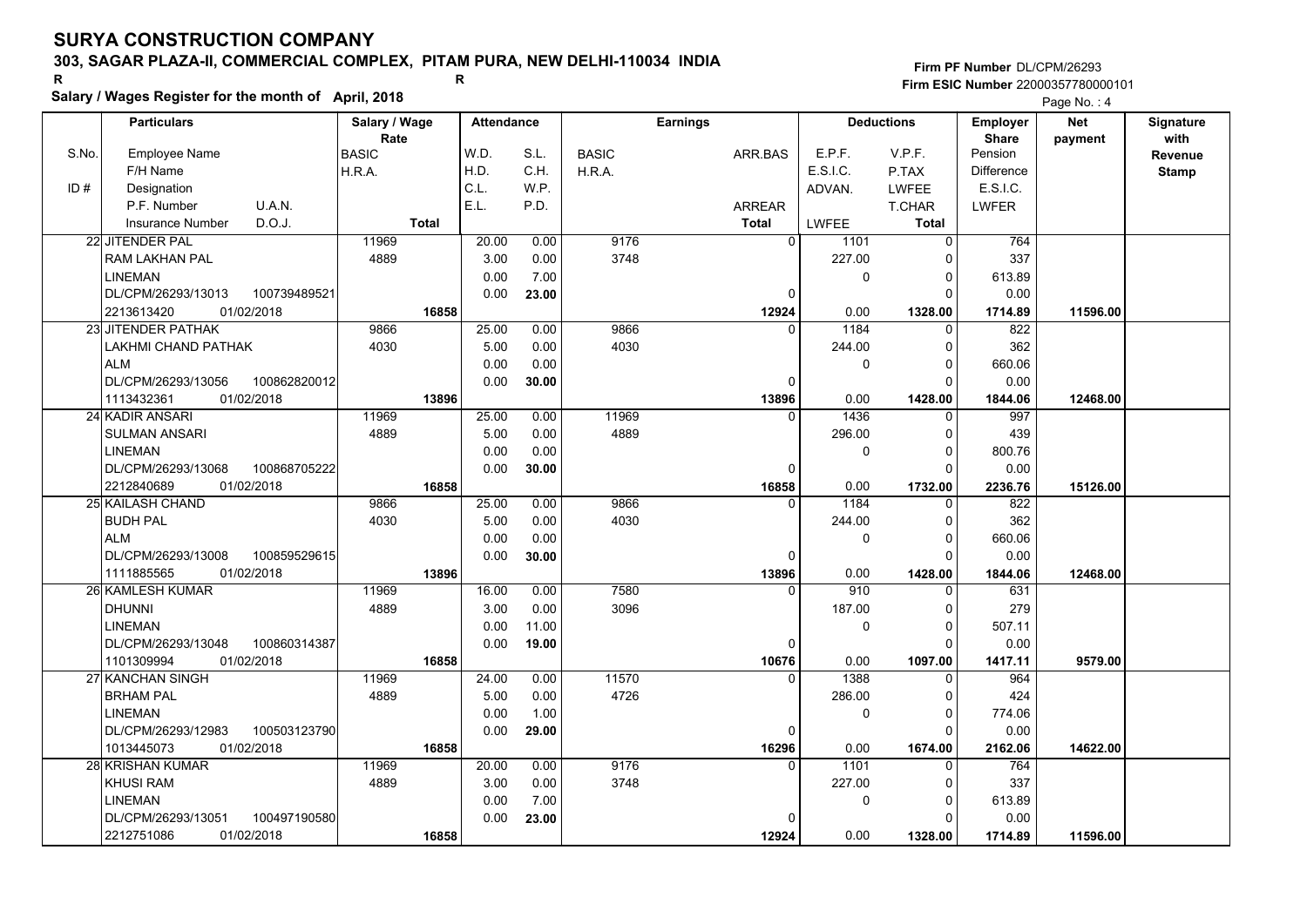### **303, SAGAR PLAZA-II, COMMERCIAL COMPLEX, PITAM PURA, NEW DELHI-110034 INDIA**

**Salary / Wages Register for the month of April, 2018 <sup>R</sup> <sup>R</sup>**

**Firm PF Number**DL/CPM/26293**Firm ESIC Number** 22000357780000101

|       | <b>Particulars</b>                   |              | Salary / Wage<br>Rate |              | <b>Attendance</b> |       |              | <b>Earnings</b> |                |          | <b>Deductions</b> | <b>Employer</b>         | <b>Net</b> | Signature       |
|-------|--------------------------------------|--------------|-----------------------|--------------|-------------------|-------|--------------|-----------------|----------------|----------|-------------------|-------------------------|------------|-----------------|
| S.No. | Employee Name                        |              | BASIC                 |              | W.D.              | S.L.  | <b>BASIC</b> |                 | ARR.BAS        | E.P.F.   | V.P.F.            | <b>Share</b><br>Pension | payment    | with<br>Revenue |
|       | F/H Name                             |              | H.R.A.                |              | H.D.              | C.H.  | H.R.A.       |                 |                | E.S.I.C. | P.TAX             | <b>Difference</b>       |            | <b>Stamp</b>    |
| ID#   | Designation                          |              |                       |              | C.L.              | W.P.  |              |                 |                | ADVAN.   | <b>LWFEE</b>      | E.S.I.C.                |            |                 |
|       | P.F. Number                          | U.A.N.       |                       |              | E.L.              | P.D.  |              |                 | ARREAR         |          | T.CHAR            | <b>LWFER</b>            |            |                 |
|       | <b>Insurance Number</b>              | D.O.J.       |                       | <b>Total</b> |                   |       |              |                 | <b>Total</b>   | LWFEE    | <b>Total</b>      |                         |            |                 |
|       | 29 LAL BABU                          |              | 9866                  |              | 25.00             | 0.00  | 9866         |                 | $\overline{0}$ | 1184     | $\mathbf 0$       | 822                     |            |                 |
|       | <b>RAM PARVESH</b>                   |              | 4030                  |              | 5.00              | 0.00  | 4030         |                 |                | 244.00   | 0                 | 362                     |            |                 |
|       | <b>ALM</b>                           |              |                       |              | 0.00              | 0.00  |              |                 |                | 0        | $\mathbf 0$       | 660.06                  |            |                 |
|       | DL/CPM/26293/12927                   | 100497844541 |                       |              | 0.00              | 30.00 |              |                 | $\Omega$       |          | $\Omega$          | 0.00                    |            |                 |
|       | 01/02/2018<br>1113321862             |              |                       | 13896        |                   |       |              |                 | 13896          | 0.00     | 1428.00           | 1844.06                 | 12468.00   |                 |
|       | 30 LAL BIHARI                        |              | 11969                 |              | 24.00             | 0.00  | 11570        |                 | $\Omega$       | 1388     | $\mathbf 0$       | 964                     |            |                 |
|       | <b>DEVNATH RAJBHAR</b>               |              | 4889                  |              | 5.00              | 0.00  | 4726         |                 |                | 286.00   | 0                 | 424                     |            |                 |
|       | <b>LINEMAN</b>                       |              |                       |              | 0.00              | 1.00  |              |                 |                | 0        | $\mathbf 0$       | 774.06                  |            |                 |
|       | DL/CPM/26293/12982                   | 100739105273 |                       |              | 0.00              | 29.00 |              |                 | $\Omega$       |          | $\Omega$          | 0.00                    |            |                 |
|       | 1114830137<br>01/02/2018             |              |                       | 16858        |                   |       |              |                 | 16296          | 0.00     | 1674.00           | 2162.06                 | 14622.00   |                 |
|       | 31 LALLAN RAWAT                      |              | 11969                 |              | 25.00             | 0.00  | 11969        |                 |                | 1436     | 0                 | 997                     |            |                 |
|       | <b>SHIV PRASAD</b>                   |              | 4889                  |              | 5.00              | 0.00  | 4889         |                 |                | 296.00   | 0                 | 439                     |            |                 |
|       | <b>LINEMAN</b>                       |              |                       |              | 0.00              | 0.00  |              |                 |                | 0        | $\mathbf 0$       | 800.76                  |            |                 |
|       | DL/CPM/26293/12989                   | 100498282693 |                       |              | 0.00              | 30.00 |              |                 | $\Omega$       |          | $\Omega$          | 0.00                    |            |                 |
|       | 1112838400<br>01/02/2018             |              |                       | 16858        |                   |       |              |                 | 16858          | 0.00     | 1732.00           | 2236.76                 | 15126.00   |                 |
|       | 32 MAHESH                            |              | 9866                  |              | 25.00             | 0.00  | 9866         |                 | $\Omega$       | 1184     | $\mathbf 0$       | 822                     |            |                 |
|       | <b>SUKHLAL</b>                       |              | 4030                  |              | 5.00              | 0.00  | 4030         |                 |                | 244.00   | 0                 | 362                     |            |                 |
|       | <b>ALM</b>                           |              |                       |              | 0.00              | 0.00  |              |                 |                | 0        | 0                 | 660.06                  |            |                 |
|       | DL/CPM/26293/12984                   | 101032947986 |                       |              | 0.00              | 30.00 |              |                 | 0              |          | $\Omega$          | 0.00                    |            |                 |
|       | 1111731975<br>01/02/2018             |              |                       | 13896        |                   |       |              |                 | 13896          | 0.00     | 1428.00           | 1844.06                 | 12468.00   |                 |
|       | 33 MANOJ KUMAR                       |              | 9866                  |              | 25.00             | 0.00  | 9866         |                 | $\Omega$       | 1184     | $\mathbf 0$       | 822                     |            |                 |
|       | <b>KRISHAN KASHYAP</b>               |              | 4030                  |              | 5.00              | 0.00  | 4030         |                 |                | 244.00   | 0                 | 362                     |            |                 |
|       | <b>ALM</b>                           |              |                       |              | 0.00              | 0.00  |              |                 |                | 0        | 0                 | 660.06                  |            |                 |
|       | DL/CPM/26293/12910                   | 100862555906 |                       |              | 0.00              | 30.00 |              |                 | $\Omega$       |          | $\Omega$          | 0.00                    |            |                 |
|       | 1106519668<br>01/02/2018             |              |                       | 13896        |                   |       |              |                 | 13896          | 0.00     | 1428.00           | 1844.06                 | 12468.00   |                 |
|       | 34l MANOJ KUMAR                      |              | 11969                 |              | 25.00             | 0.00  | 11969        |                 |                | 1436     | $\mathbf 0$       | 997                     |            |                 |
|       | PARMESHAR DEEN                       |              | 4889                  |              | 5.00              | 0.00  | 4889         |                 |                | 296.00   | 0                 | 439                     |            |                 |
|       | <b>LINEMAN</b>                       |              |                       |              | 0.00              | 0.00  |              |                 |                | 0        | $\mathbf 0$       | 800.76                  |            |                 |
|       | DL/CPM/26293/12992                   | 100629585149 |                       |              | 0.00              | 30.00 |              |                 | $\Omega$       |          | $\Omega$          | 0.00                    |            |                 |
|       | 1111731965<br>01/02/2018             |              |                       | 16858        |                   |       |              |                 | 16858          | 0.00     | 1732.00           | 2236.76                 | 15126.00   |                 |
|       | 35 MINTOO MANDAL                     |              | 11969                 |              | 25.00             | 0.00  | 11969        |                 | $\Omega$       | 1436     | 0                 | 997                     |            |                 |
|       | <b>HARI BHOL MANDAL</b>              |              | 4889                  |              | 5.00              | 0.00  | 4889         |                 |                | 296.00   | 0                 | 439                     |            |                 |
|       | <b>FOREMAN</b><br>DL/CPM/26293/13231 |              |                       |              | 0.00              | 0.00  |              |                 |                | 0        | 0<br>$\Omega$     | 800.76                  |            |                 |
|       |                                      | 100496959275 |                       |              | 0.00              | 30.00 |              |                 | <sup>0</sup>   |          |                   | 0.00                    |            |                 |
|       | 1101926257<br>01/02/2018             |              |                       | 16858        |                   |       |              |                 | 16858          | 0.00     | 1732.00           | 2236.76                 | 15126.00   |                 |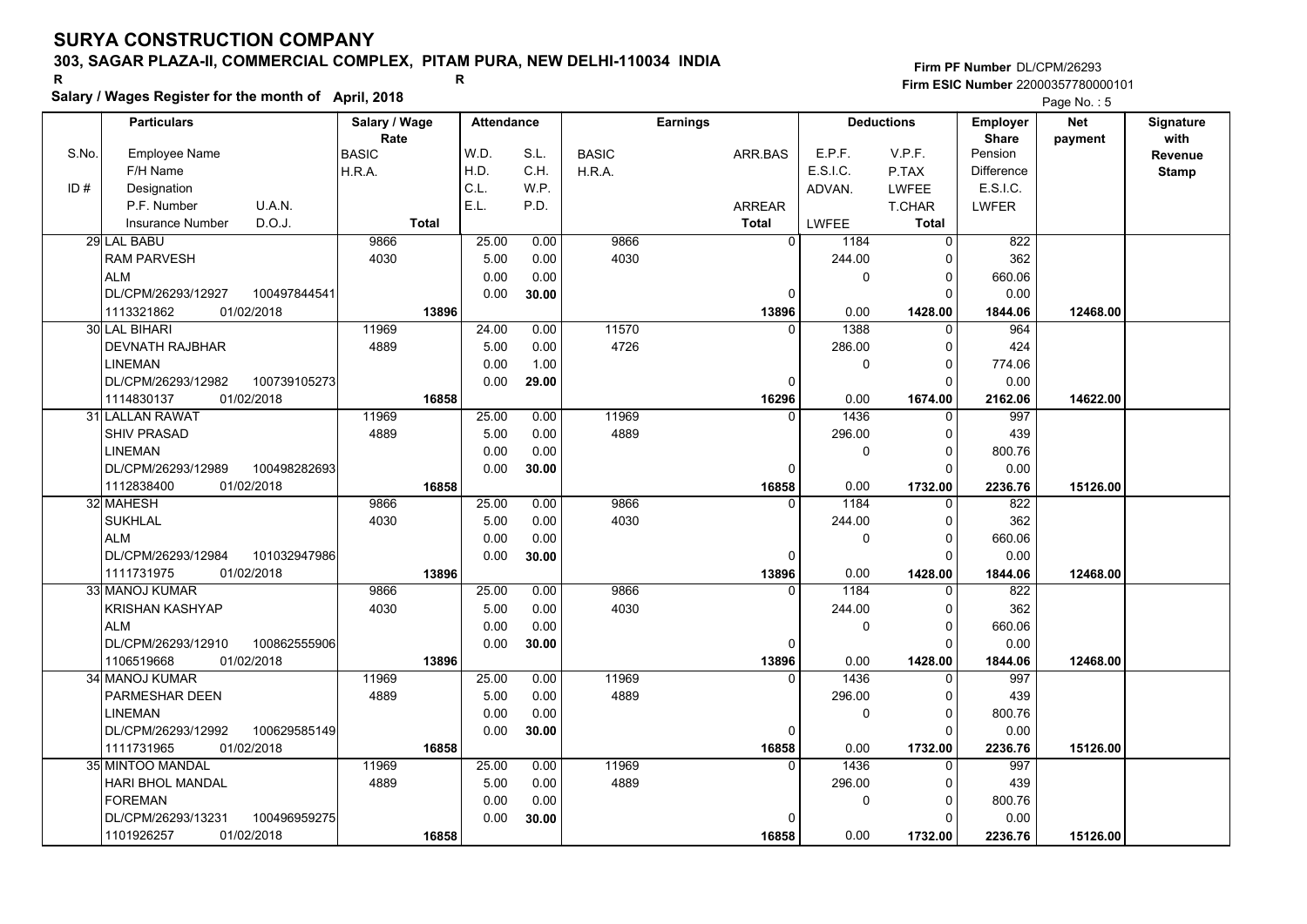### **303, SAGAR PLAZA-II, COMMERCIAL COMPLEX, PITAM PURA, NEW DELHI-110034 INDIA**

**Salary / Wages Register for the month of April, 2018 <sup>R</sup> <sup>R</sup>**

#### **Firm PF Number**DL/CPM/26293**Firm ESIC Number** 22000357780000101

|       | Salary / wages Register for the month of April, 2018 |               |       |                   |       |              |                 |               |              |                   |                   |            |              |
|-------|------------------------------------------------------|---------------|-------|-------------------|-------|--------------|-----------------|---------------|--------------|-------------------|-------------------|------------|--------------|
|       | <b>Particulars</b>                                   | Salary / Wage |       | <b>Attendance</b> |       |              | <b>Earnings</b> |               |              | <b>Deductions</b> | <b>Employer</b>   | <b>Net</b> | Signature    |
|       |                                                      | Rate          |       |                   |       |              |                 |               |              |                   | <b>Share</b>      | payment    | with         |
| S.No. | <b>Employee Name</b>                                 | <b>BASIC</b>  |       | W.D.              | S.L.  | <b>BASIC</b> |                 | ARR.BAS       | E.P.F.       | V.P.F.            | Pension           |            | Revenue      |
|       | F/H Name                                             | H.R.A.        |       | H.D.              | C.H.  | H.R.A.       |                 |               | E.S.I.C.     | P.TAX             | <b>Difference</b> |            | <b>Stamp</b> |
| ID#   | Designation                                          |               |       | C.L.              | W.P.  |              |                 |               | ADVAN.       | <b>LWFEE</b>      | E.S.I.C.          |            |              |
|       | U.A.N.<br>P.F. Number                                |               |       | E.L.              | P.D.  |              |                 | <b>ARREAR</b> |              | T.CHAR            | <b>LWFER</b>      |            |              |
|       | D.O.J.<br><b>Insurance Number</b>                    | <b>Total</b>  |       |                   |       |              |                 | <b>Total</b>  | LWFEE        | Total             |                   |            |              |
|       | 36 MOHAN LAL                                         | 9866          |       | 25.00             | 0.00  | 9866         |                 | $\Omega$      | 1184         | $\mathbf 0$       | 822               |            |              |
|       | <b>RUP RAM</b>                                       | 4030          |       | 5.00              | 0.00  | 4030         |                 |               | 244.00       | $\Omega$          | 362               |            |              |
|       | <b>ALM</b>                                           |               |       | 0.00              | 0.00  |              |                 |               | $\mathbf 0$  | $\pmb{0}$         | 660.06            |            |              |
|       | DL/CPM/26293/13055<br>100866918114                   |               |       | 0.00              | 30.00 |              |                 | 0             |              | $\Omega$          | 0.00              |            |              |
|       | 1111976054<br>01/02/2018                             |               | 13896 |                   |       |              |                 | 13896         | 0.00         | 1428.00           | 1844.06           | 12468.00   |              |
|       | <b>37 MOHAN LAL</b>                                  | 9866          |       | 25.00             | 0.00  | 9866         |                 | $\Omega$      | 1184         | $\Omega$          | 822               |            |              |
|       | <b>NANNU RAM</b>                                     | 4030          |       | 5.00              | 0.00  | 4030         |                 |               | 244.00       | 0                 | 362               |            |              |
|       | <b>ALM</b>                                           |               |       | 0.00              | 0.00  |              |                 |               | 0            | $\mathbf 0$       | 660.06            |            |              |
|       | DL/CPM/26293/12931<br>100497540708                   |               |       | 0.00              | 30.00 |              |                 | $\Omega$      |              | $\Omega$          | 0.00              |            |              |
|       | 1111885571<br>01/02/2018                             |               | 13896 |                   |       |              |                 | 13896         | 0.00         | 1428.00           | 1844.06           | 12468.00   |              |
|       | 38 MOHAN LAL YADAV                                   | 9866          |       | 25.00             | 0.00  | 9866         |                 | $\Omega$      | 1184         | 0                 | 822               |            |              |
|       | <b>BOKU YADAV</b>                                    | 4030          |       | 5.00              | 0.00  | 4030         |                 |               | 244.00       | $\mathbf 0$       | 362               |            |              |
|       | <b>ALM</b>                                           |               |       | 0.00              | 0.00  |              |                 |               | $\mathbf{0}$ | $\mathbf 0$       | 660.06            |            |              |
|       | DL/CPM/26293/12950<br>100229746647                   |               |       | 0.00              | 30.00 |              |                 | $\Omega$      |              | $\Omega$          | 0.00              |            |              |
|       | 2205495730<br>01/02/2018                             |               | 13896 |                   |       |              |                 | 13896         | 0.00         | 1428.00           | 1844.06           | 12468.00   |              |
|       | <b>39 MOHIT KUMAR</b>                                | 13016         |       | 25.00             | 0.00  | 13016        |                 | $\Omega$      | 1562         | $\Omega$          | 1084              |            |              |
|       | RADHEY SHYAM                                         | 5316          |       | 5.00              | 0.00  | 5316         |                 |               | 321.00       | $\mathbf 0$       | 478               |            |              |
|       | <b>SUPERVISOR</b>                                    |               |       | 0.00              | 0.00  |              |                 |               | $\mathbf 0$  | $\mathbf 0$       | 870.77            |            |              |
|       | DL/CPM/26293/13076<br>100977783580                   |               |       | 0.00              | 30.00 |              |                 | $\Omega$      |              | $\Omega$          | 0.00              |            |              |
|       | 2015923218<br>01/02/2018                             |               | 18332 |                   |       |              |                 | 18332         | 0.00         | 1883.00           | 2432.77           | 16449.00   |              |
|       | 40 MUKESH KUMAR                                      | 11969         |       | 24.00             | 0.00  | 11570        |                 | $\Omega$      | 1388         | 0                 | 964               |            |              |
|       | SHALIGRAM MANDAL                                     | 4889          |       | 5.00              | 0.00  | 4726         |                 |               | 286.00       | $\mathbf 0$       | 424               |            |              |
|       | LINEMAN                                              |               |       | 0.00              | 1.00  |              |                 |               | 0            | $\Omega$          | 774.06            |            |              |
|       | DL/CPM/26293/12941<br>100498244623                   |               |       | 0.00              | 29.00 |              |                 | 0             |              | $\Omega$          | 0.00              |            |              |
|       | 2213801428<br>01/02/2018                             | 16858         |       |                   |       |              |                 | 16296         | 0.00         | 1674.00           | 2162.06           | 14622.00   |              |
|       | 41 MUNENDER                                          | 11969         |       | 23.00             | 0.00  | 10772        |                 | $\Omega$      | 1293         | 0                 | 897               |            |              |
|       | <b>MAHESH</b>                                        | 4889          |       | 4.00              | 0.00  | 4400         |                 |               | 266.00       | $\mathbf 0$       | 396               |            |              |
|       | <b>LINEMAN</b>                                       |               |       | 0.00              | 3.00  |              |                 |               | $\mathbf 0$  | $\mathbf 0$       | 720.67            |            |              |
|       | DL/CPM/26293/13014<br>100791522746                   |               |       | 0.00              | 27.00 |              |                 | $\Omega$      |              | $\Omega$          | 0.00              |            |              |
|       | 01/02/2018<br>1114865721                             | 16858         |       |                   |       |              |                 | 15172         | 0.00         | 1559.00           | 2013.67           | 13613.00   |              |
|       | 42 MUNISH KUMAR SAXENA                               | 19880         |       | 25.00             | 0.00  | 19880        |                 | U             | $\Omega$     | $\Omega$          | $\Omega$          |            |              |
|       | SATISH KUMAR SAXENA                                  | 8120          |       | 5.00              | 0.00  | 8120         |                 |               | 0.00         | $\mathbf 0$       | $\mathbf 0$       |            |              |
|       | <b>SUPERVISOR</b>                                    |               |       | 0.00              | 0.00  |              |                 |               | $\mathbf 0$  | $\mathbf 0$       | 0.00              |            |              |
|       |                                                      |               |       | 0.00              | 30.00 |              |                 | C             |              | $\Omega$          | 0.00              |            |              |
|       | 01/02/2018<br><b>EXEMPTED</b>                        |               | 28000 |                   |       |              |                 | 28000         | 0.00         | 0.00              | 0.00              | 28000.00   |              |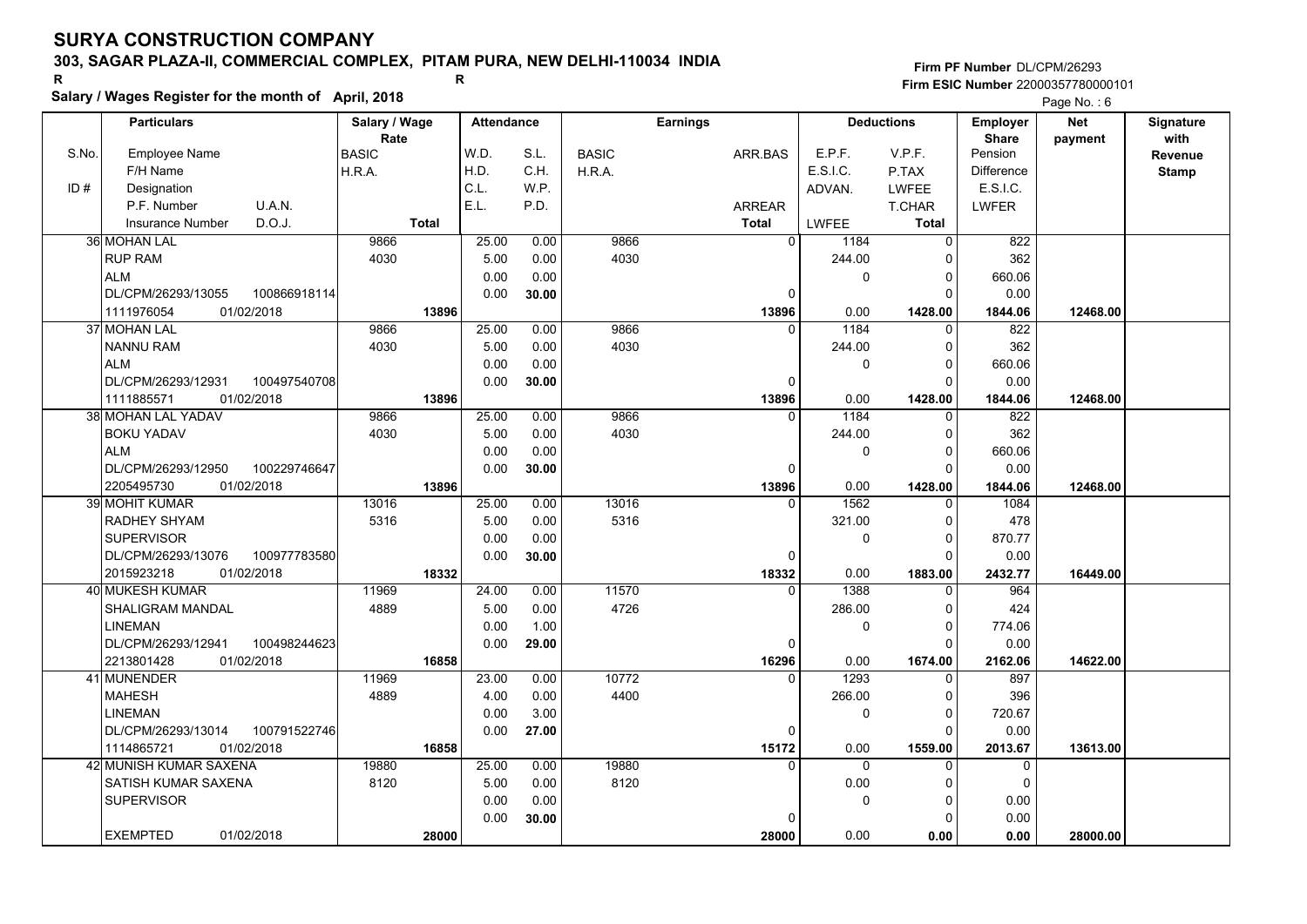### **303, SAGAR PLAZA-II, COMMERCIAL COMPLEX, PITAM PURA, NEW DELHI-110034 INDIA**

**Salary / Wages Register for the month of April, 2018 <sup>R</sup> <sup>R</sup>**

#### **Firm PF Number**DL/CPM/26293**Firm ESIC Number** 22000357780000101

|       | <b>Particulars</b>                 | Salary / Wage        | <b>Attendance</b> |       |              | <b>Earnings</b> |          | <b>Deductions</b> | Employer                | <b>Net</b> | Signature              |
|-------|------------------------------------|----------------------|-------------------|-------|--------------|-----------------|----------|-------------------|-------------------------|------------|------------------------|
| S.No. | Employee Name                      | Rate<br><b>BASIC</b> | W.D.              | S.L.  | <b>BASIC</b> | ARR BAS         | E.P.F.   | V.P.F.            | <b>Share</b><br>Pension | payment    | with<br><b>Revenue</b> |
|       | F/H Name                           | H.R.A.               | H.D.              | C.H.  | H.R.A.       |                 | E.S.I.C. | P.TAX             | <b>Difference</b>       |            | <b>Stamp</b>           |
| ID#   | Designation                        |                      | C.L.              | W.P.  |              |                 | ADVAN.   | <b>LWFEE</b>      | E.S.I.C.                |            |                        |
|       | U.A.N.<br>P.F. Number              |                      | E.L.              | P.D.  |              | ARREAR          |          | T.CHAR            | <b>LWFER</b>            |            |                        |
|       | D.O.J.<br><b>Insurance Number</b>  | <b>Total</b>         |                   |       |              | <b>Total</b>    | LWFEE    | Total             |                         |            |                        |
|       | 43 NARESH KUMAR                    | 9866                 | 20.00             | 0.00  | 7564         | $\mathbf{0}$    | 908      | $\Omega$          | 630                     |            |                        |
|       | <b>CHUNNI LAL</b>                  | 4030                 | 3.00              | 0.00  | 3090         |                 | 187.00   | $\Omega$          | 278                     |            |                        |
|       | <b>ALM</b>                         |                      | 0.00              | 7.00  |              |                 | 0        | 0                 | 506.07                  |            |                        |
|       | DL/CPM/26293/12952<br>100496735458 |                      | 0.00              | 23.00 |              | 0               |          | $\Omega$          | 0.00                    |            |                        |
|       | 2213605662<br>01/02/2018           | 13896                |                   |       |              | 10654           | 0.00     | 1095.00           | 1414.07                 | 9559.00    |                        |
|       | 44  NATHU SINGH                    | 11969                | 25.00             | 0.00  | 11969        | $\Omega$        | 1436     | 0                 | 997                     |            |                        |
|       | <b>KANHAIYA</b>                    | 4889                 | 5.00              | 0.00  | 4889         |                 | 296.00   | $\Omega$          | 439                     |            |                        |
|       | <b>LINEMAN</b>                     |                      | 0.00              | 0.00  |              |                 | 0        | $\overline{0}$    | 800.76                  |            |                        |
|       | DL/CPM/26293/12996<br>100862254661 |                      | 0.00              | 30.00 |              | $\mathbf 0$     |          | $\Omega$          | 0.00                    |            |                        |
|       | 01/02/2018<br>1112917153           | 16858                |                   |       |              | 16858           | 0.00     | 1732.00           | 2236.76                 | 15126.00   |                        |
|       | 45 OM PRAKASH                      | 11969                | 0.00              | 0.00  | 0            | $\Omega$        | $\Omega$ | $\Omega$          | $\mathbf 0$             |            |                        |
|       | <b>MANGAT LAL</b>                  | 4889                 | 0.00              | 0.00  | 0            |                 | 0.00     | $\mathbf 0$       | $\mathbf 0$             |            |                        |
|       | <b>LINEMAN</b>                     |                      | 0.00              | 30.00 |              |                 | 0        | $\Omega$          | 0.00                    |            |                        |
|       | DL/CPM/26293/13070<br>100497378456 |                      | 0.00              | 0.00  |              | 0               |          | $\Omega$          | 0.00                    |            |                        |
|       | 01/02/2018<br>2213605651           | 16858                |                   |       |              | $\mathbf{0}$    | 0.00     | 0.00              | 0.00                    | 0.00       |                        |
|       | 46 PANKAJ                          | 11969                | 19.00             | 0.00  | 8777         | $\Omega$        | 1053     | $\mathbf 0$       | 731                     |            |                        |
|       | <b>BANSIDHAR</b>                   | 4889                 | 3.00              | 0.00  | 3585         |                 | 217.00   | 0                 | 322                     |            |                        |
|       | <b>LINEMAN</b>                     |                      | 0.00              | 8.00  |              |                 | 0        | $\mathbf 0$       | 587.20                  |            |                        |
|       | DL/CPM/26293/<br>100627990630      |                      | 0.00              | 22.00 |              | $\Omega$        |          | $\Omega$          | 0.00                    |            |                        |
|       | 1013614714<br>01/02/2018           | 16858                |                   |       |              | 12362           | 0.00     | 1270.00           | 1640.20                 | 11092.00   |                        |
|       | 47 PAPPU RAJBHAR                   | 9866                 | 0.00              | 0.00  | 0            | $\Omega$        | 0        | $\Omega$          | 0                       |            |                        |
|       | <b>BANBALI RAJBHAR</b>             | 4030                 | 0.00              | 0.00  | $\mathbf 0$  |                 | 0.00     | $\Omega$          | $\mathbf 0$             |            |                        |
|       | <b>ALM</b>                         |                      | 0.00              | 30.00 |              |                 | 0        | $\Omega$          | 0.00                    |            |                        |
|       | DL/CPM/26293/13075<br>100739033790 |                      | 0.00              | 0.00  |              | 0               |          | $\mathbf 0$       | 0.00                    |            |                        |
|       | 1114831261<br>01/02/2018           | 13896                |                   |       |              | 0               | 0.00     | 0.00              | 0.00                    | 0.00       |                        |
|       | 48 RADHEY SHYAM                    | 9866                 | 18.00             | 0.00  | 6906         |                 | 829      | $\Omega$          | 575                     |            |                        |
|       | <b>TULSI</b>                       | 4030                 | 3.00              | 0.00  | 2821         |                 | 171.00   | $\Omega$          | 254                     |            |                        |
|       | <b>ALM</b>                         |                      | 0.00              | 9.00  |              |                 | 0        | $\mathbf 0$       | 462.03                  |            |                        |
|       | DL/CPM/26293/12921<br>100869365742 |                      | 0.00              | 21.00 |              | 0               |          | $\Omega$          | 0.00                    |            |                        |
|       | 01/02/2018<br>1111731973           | 13896                |                   |       |              | 9727            | 0.00     | 1000.00           | 1291.03                 | 8727.00    |                        |
|       | 49 RAHUL                           | 9866                 | 25.00             | 0.00  | 9866         | $\Omega$        | 1184     | $\Omega$          | 822                     |            |                        |
|       | <b>OMAKAR</b>                      | 4030                 | 5.00              | 0.00  | 4030         |                 | 244.00   | 0                 | 362                     |            |                        |
|       | <b>ALM</b>                         |                      | 0.00              | 0.00  |              |                 | 0        | $\mathbf 0$       | 660.06                  |            |                        |
|       | DL/CPM/26293/12976<br>100497606303 |                      | 0.00              | 30.00 |              | $\Omega$        |          | $\Omega$          | 0.00                    |            |                        |
|       | 2213778666<br>01/02/2018           | 13896                |                   |       |              | 13896           | 0.00     | 1428.00           | 1844.06                 | 12468.00   |                        |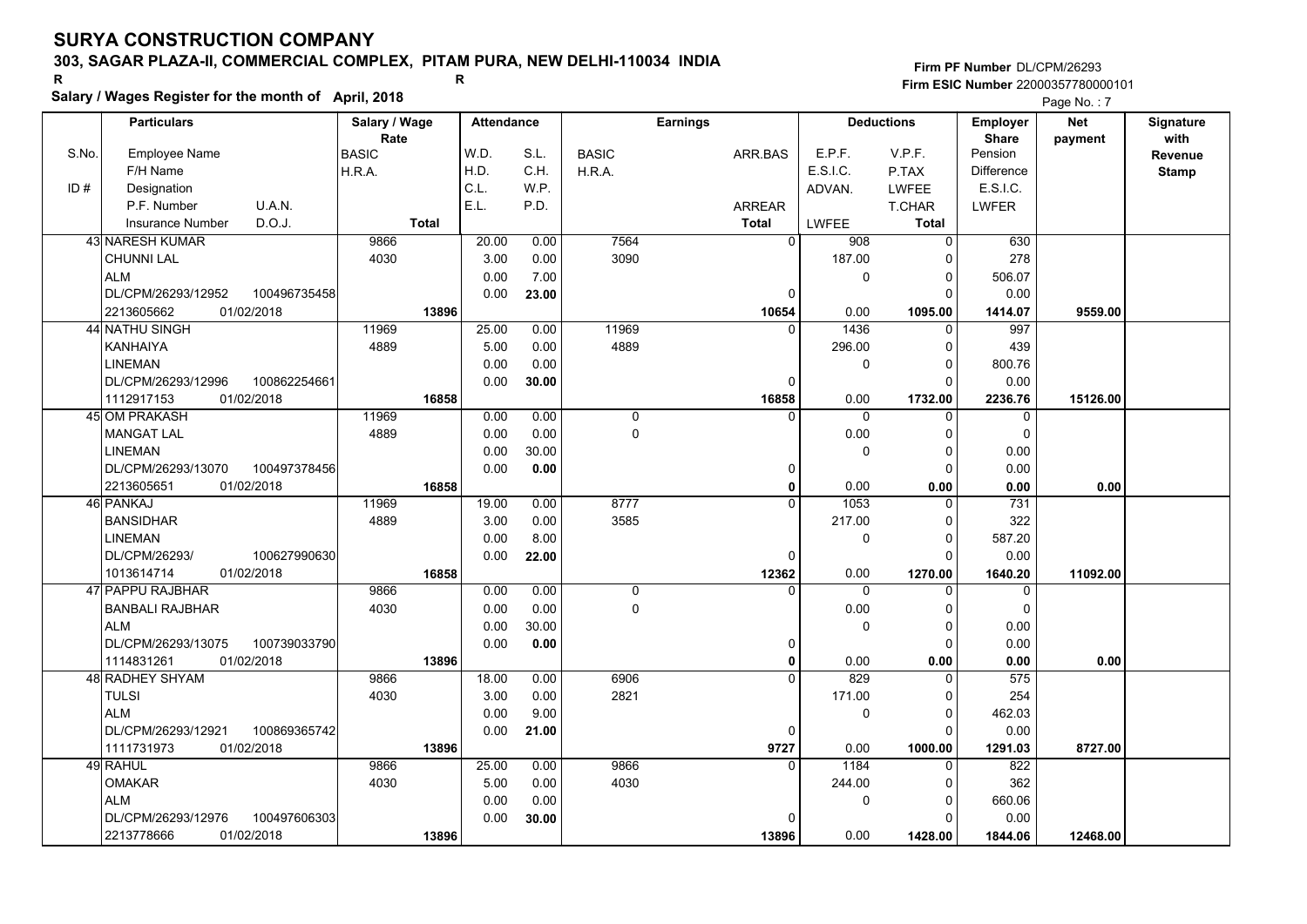### **303, SAGAR PLAZA-II, COMMERCIAL COMPLEX, PITAM PURA, NEW DELHI-110034 INDIA**

**Salary / Wages Register for the month of April, 2018 <sup>R</sup> <sup>R</sup>**

#### **Firm PF Number**DL/CPM/26293**Firm ESIC Number** 22000357780000101

|       | <b>Particulars</b>                |              | Salary / Wage        |              | <b>Attendance</b> |       |              | <b>Earnings</b> |                |              | <b>Deductions</b> | Employer                | <b>Net</b> | Signature       |
|-------|-----------------------------------|--------------|----------------------|--------------|-------------------|-------|--------------|-----------------|----------------|--------------|-------------------|-------------------------|------------|-----------------|
| S.No. | Employee Name                     |              | Rate<br><b>BASIC</b> |              | W.D.              | S.L.  | <b>BASIC</b> | ARR.BAS         |                | E.P.F.       | V.P.F.            | <b>Share</b><br>Pension | payment    | with<br>Revenue |
|       | F/H Name                          |              | H.R.A.               |              | H.D.              | C.H.  | H.R.A.       |                 |                | E.S.I.C.     | P.TAX             | <b>Difference</b>       |            | <b>Stamp</b>    |
| ID#   | Designation                       |              |                      |              | C.L.              | W.P.  |              |                 |                | ADVAN.       | <b>LWFEE</b>      | E.S.I.C.                |            |                 |
|       | U.A.N.<br>P.F. Number             |              |                      |              | E.L.              | P.D.  |              | ARREAR          |                |              | T.CHAR            | <b>LWFER</b>            |            |                 |
|       | D.O.J.<br><b>Insurance Number</b> |              |                      | <b>Total</b> |                   |       |              | <b>Total</b>    |                | <b>LWFEE</b> | Total             |                         |            |                 |
|       | 50 RAJ KUMAR DAS                  |              | 11969                |              | 25.00             | 0.00  | 11969        |                 | $\overline{0}$ | 1436         | 0                 | 997                     |            |                 |
|       | <b>KISHORI DAS</b>                |              | 4889                 |              | 5.00              | 0.00  | 4889         |                 |                | 296.00       | 0                 | 439                     |            |                 |
|       | <b>LINEMAN</b>                    |              |                      |              | 0.00              | 0.00  |              |                 |                | 0            | $\mathbf 0$       | 800.76                  |            |                 |
|       | DL/CPM/26293/13050                | 100628874360 |                      |              | 0.00              | 30.00 |              |                 | $\Omega$       |              | $\Omega$          | 0.00                    |            |                 |
|       | 1111732069<br>01/02/2018          |              |                      | 16858        |                   |       |              |                 | 16858          | 0.00         | 1732.00           | 2236.76                 | 15126.00   |                 |
|       | 51 RAJ PAL                        |              | 9866                 |              | 16.00             | 0.00  | 6248         |                 | $\Omega$       | 750          | $\Omega$          | 520                     |            |                 |
|       | <b>RAM SANJIWAN</b>               |              | 4030                 |              | 3.00              | 0.00  | 2552         |                 |                | 154.00       | $\mathbf 0$       | 230                     |            |                 |
|       | <b>ALM</b>                        |              |                      |              | 0.00              | 11.00 |              |                 |                | 0            | $\mathbf 0$       | 418.00                  |            |                 |
|       | DL/CPM/26293/13057                | 100866274959 |                      |              | 0.00              | 19.00 |              |                 | 0              |              | $\mathbf 0$       | 0.00                    |            |                 |
|       | 2213728485<br>01/02/2018          |              |                      | 13896        |                   |       |              |                 | 8800           | 0.00         | 904.00            | 1168.00                 | 7896.00    |                 |
|       | 52 RAJAN MAJHI                    |              | 11969                |              | 25.00             | 0.00  | 11969        |                 | $\Omega$       | 1436         | $\mathbf 0$       | 997                     |            |                 |
|       | <b>MAHENDER MAJHI</b>             |              | 4889                 |              | 5.00              | 0.00  | 4889         |                 |                | 296.00       | $\mathbf 0$       | 439                     |            |                 |
|       | <b>LINEMAN</b>                    |              |                      |              | 0.00              | 0.00  |              |                 |                | 0            | $\mathbf 0$       | 800.76                  |            |                 |
|       | DL/CPM/26293/12847                | 100497360842 |                      |              | 0.00              | 30.00 |              |                 | $\Omega$       |              | $\Omega$          | 0.00                    |            |                 |
|       | 1111686103<br>01/02/2018          |              |                      | 16858        |                   |       |              |                 | 16858          | 0.00         | 1732.00           | 2236.76                 | 15126.00   |                 |
|       | 53 RAJESH GAUTAM                  |              | 11969                |              | 19.00             | 0.00  | 9176         |                 | $\Omega$       | 1101         | 0                 | 764                     |            |                 |
|       | <b>JAI PRAKASH</b>                |              | 4889                 |              | 4.00              | 0.00  | 3748         |                 |                | 227.00       | $\mathbf 0$       | 337                     |            |                 |
|       | <b>LINEMAN</b>                    |              |                      |              | 0.00              | 7.00  |              |                 |                | 0            | $\mathbf 0$       | 613.89                  |            |                 |
|       | DL/CPM/26293/12986                | 101101708951 |                      |              | 0.00              | 23.00 |              |                 | $\Omega$       |              | $\Omega$          | 0.00                    |            |                 |
|       | 1115081333<br>01/02/2018          |              |                      | 16858        |                   |       |              |                 | 12924          | 0.00         | 1328.00           | 1714.89                 | 11596.00   |                 |
|       | 54 RAJESH KUMAR                   |              | 11969                |              | 23.00             | 0.00  | 11171        |                 | $\Omega$       | 1341         | $\Omega$          | 931                     |            |                 |
|       | <b>AMRIT LAL</b>                  |              | 4889                 |              | 5.00              | 0.00  | 4563         |                 |                | 276.00       | 0                 | 410                     |            |                 |
|       | <b>LINEMAN</b>                    |              |                      |              | 0.00              | 2.00  |              |                 |                | 0            | $\mathbf 0$       | 747.37                  |            |                 |
|       | DL/CPM/26293/12943                | 100496440196 |                      |              | 0.00              | 28.00 |              |                 | 0              |              | $\Omega$          | 0.00                    |            |                 |
|       | 2213623407<br>01/02/2018          |              |                      | 16858        |                   |       |              | 15734           |                | 0.00         | 1617.00           | 2088.37                 | 14117.00   |                 |
|       | 55 RAJNISH                        |              | 11969                |              | 21.00             | 0.00  | 9974         |                 | $\Omega$       | 1197         | $\mathbf 0$       | 831                     |            |                 |
|       | <b>MAHENDRA PAL</b>               |              | 4889                 |              | 4.00              | 0.00  | 4074         |                 |                | 246.00       | $\mathbf 0$       | 366                     |            |                 |
|       | <b>LINEMAN</b>                    |              |                      |              | 0.00              | 5.00  |              |                 |                | 0            | $\mathbf 0$       | 667.28                  |            |                 |
|       | DL/CPM/26293/12985                | 101094532032 |                      |              | 0.00              | 25.00 |              |                 | 0              |              | $\Omega$          | 0.00                    |            |                 |
|       | 01/02/2018<br>1115065911          |              |                      | 16858        |                   |       |              |                 | 14048          | 0.00         | 1443.00           | 1864.28                 | 12605.00   |                 |
|       | 56 RAJU                           |              | 11969                |              | 23.00             | 0.00  | 11171        |                 | $\Omega$       | 1341         | $\Omega$          | 931                     |            |                 |
|       | <b>HIRA SINGH</b>                 |              | 4889                 |              | 5.00              | 0.00  | 4563         |                 |                | 276.00       | 0                 | 410                     |            |                 |
|       | <b>LINEMAN</b>                    |              |                      |              | 0.00              | 2.00  |              |                 |                | 0            | 0                 | 747.37                  |            |                 |
|       | DL/CPM/26293/13054                | 100572731033 |                      |              | 0.00              | 28.00 |              |                 |                |              | $\Omega$          | 0.00                    |            |                 |
|       | 01/02/2018<br>2213477210          |              |                      | 16858        |                   |       |              |                 | 15734          | 0.00         | 1617.00           | 2088.37                 | 14117.00   |                 |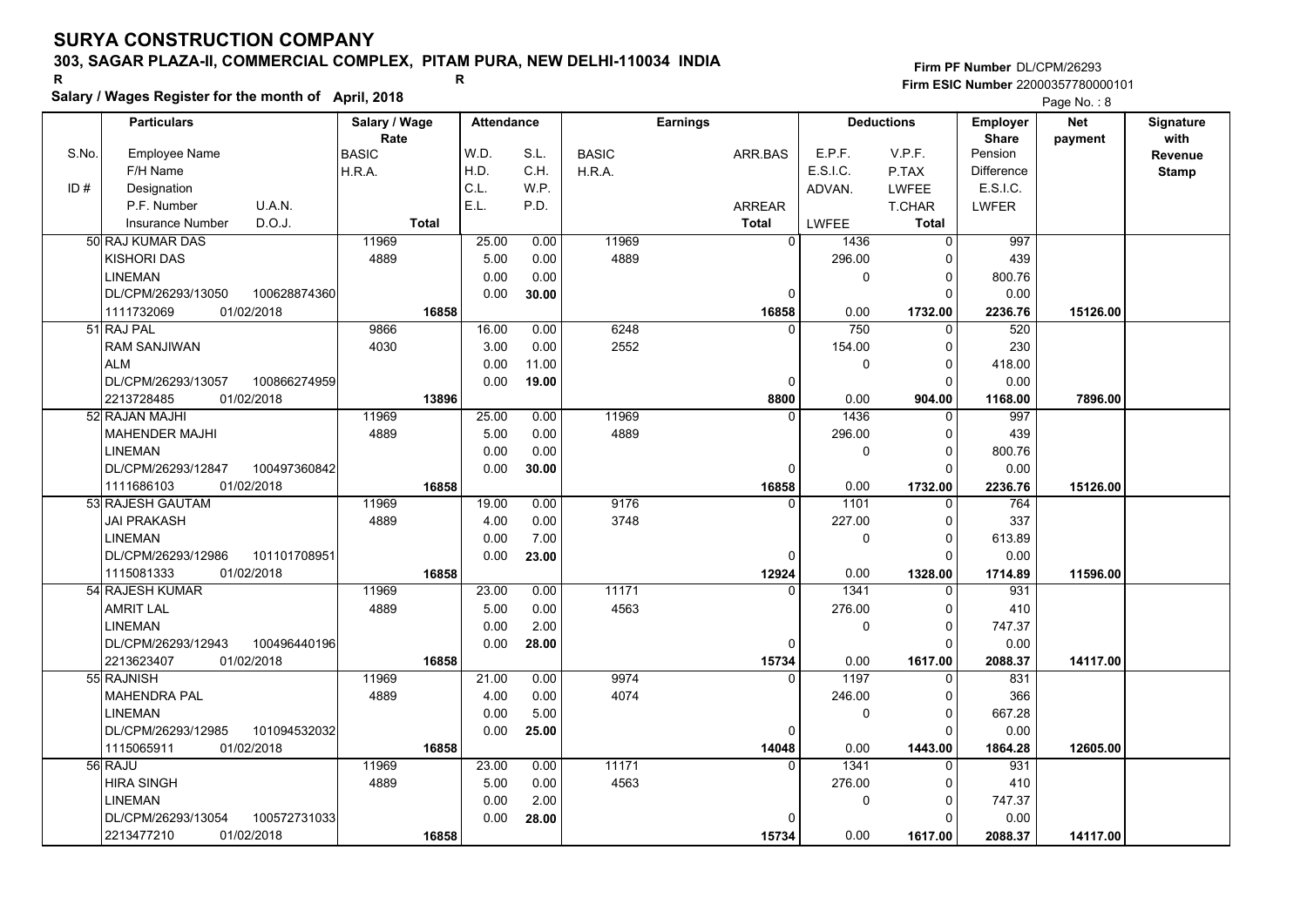### **303, SAGAR PLAZA-II, COMMERCIAL COMPLEX, PITAM PURA, NEW DELHI-110034 INDIA**

**Salary / Wages Register for the month of April, 2018 <sup>R</sup> <sup>R</sup>**

**Firm PF Number**DL/CPM/26293**Firm ESIC Number** 22000357780000101

|       | <b>Particulars</b>                               | Salary / Wage        | <b>Attendance</b> |       |              | <b>Earnings</b>   |              | <b>Deductions</b>         | Employer                | <b>Net</b> | Signature              |
|-------|--------------------------------------------------|----------------------|-------------------|-------|--------------|-------------------|--------------|---------------------------|-------------------------|------------|------------------------|
| S.No. | Employee Name                                    | Rate<br><b>BASIC</b> | W.D.              | S.L.  | <b>BASIC</b> | ARR.BAS           | E.P.F.       | V.P.F.                    | <b>Share</b><br>Pension | payment    | with<br><b>Revenue</b> |
|       | F/H Name                                         | H.R.A.               | H.D.              | C.H.  | H.R.A.       |                   | E.S.I.C.     | P.TAX                     | <b>Difference</b>       |            | <b>Stamp</b>           |
| ID#   | Designation                                      |                      | C.L.              | W.P.  |              |                   | ADVAN.       | <b>LWFEE</b>              | E.S.I.C.                |            |                        |
|       | U.A.N.<br>P.F. Number                            |                      | E.L.              | P.D.  |              | ARREAR            |              | T.CHAR                    | <b>LWFER</b>            |            |                        |
|       | D.O.J.<br><b>Insurance Number</b>                | <b>Total</b>         |                   |       |              | <b>Total</b>      | <b>LWFEE</b> | <b>Total</b>              |                         |            |                        |
|       | 57 RAKESH KUMAR                                  | 9866                 | 20.00             | 0.00  | 7893         | $\overline{0}$    | 947          | 0                         | 657                     |            |                        |
|       | <b>LOCHAN PRASAD</b>                             | 4030                 | 4.00              | 0.00  | 3224         |                   | 195.00       | $\mathbf 0$               | 290                     |            |                        |
|       | <b>ALM</b>                                       |                      | 0.00              | 6.00  |              |                   | 0            | $\mathbf 0$               | 528.06                  |            |                        |
|       | DL/CPM/26293/12964<br>100863114437               |                      | 0.00              | 24.00 |              | 0                 |              | $\Omega$                  | 0.00                    |            |                        |
|       | 1111731987<br>01/02/2018                         | 13896                |                   |       |              | 11117             | 0.00         | 1142.00                   | 1475.06                 | 9975.00    |                        |
|       | 58 RAM DULARE                                    | 11969                | 23.00             | 0.00  | 11171        | $\Omega$          | 1341         | $\Omega$                  | 931                     |            |                        |
|       | ANANTU                                           | 4889                 | 5.00              | 0.00  | 4563         |                   | 276.00       | $\mathbf 0$               | 410                     |            |                        |
|       | <b>LINEMAN</b>                                   |                      | 0.00              | 2.00  |              |                   | 0            | $\mathbf 0$               | 747.37                  |            |                        |
|       | DL/CPM/26293/12998<br>100627805597               |                      | 0.00              | 28.00 |              | 0                 |              | $\mathbf 0$               | 0.00                    |            |                        |
|       | 2213613642<br>01/02/2018                         | 16858                |                   |       |              | 15734             | 0.00         | 1617.00                   | 2088.37                 | 14117.00   |                        |
|       | 59 RAM NARAYAN                                   | 9866                 | 16.00             | 0.00  | 6248         | $\Omega$          | 750          | $\mathbf 0$               | 520                     |            |                        |
|       | SAHDEV                                           | 4030                 | 3.00              | 0.00  | 2552         |                   | 154.00       | $\mathbf 0$               | 230                     |            |                        |
|       | <b>ALM</b>                                       |                      | 0.00              | 11.00 |              |                   | 0            | $\mathbf 0$               | 418.00                  |            |                        |
|       | DL/CPM/26293/12965<br>100867223509               |                      | 0.00              | 19.00 |              | $\Omega$          |              | $\Omega$                  | 0.00                    |            |                        |
|       | 01/02/2018<br>1111731949                         | 13896                |                   |       |              | 8800              | 0.00         | 904.00                    | 1168.00                 | 7896.00    |                        |
|       | 60 RAM PRAVESH                                   | 11969                | 19.00             | 0.00  | 9176         | $\Omega$          | 1101         | 0                         | 764                     |            |                        |
|       | <b>DHIRAJ PRASAD</b>                             | 4889                 | 4.00              | 0.00  | 3748         |                   | 227.00       | $\mathbf 0$               | 337                     |            |                        |
|       | <b>LINEMAN</b>                                   |                      | 0.00              | 7.00  |              |                   | 0            | $\pmb{0}$                 | 613.89                  |            |                        |
|       | DL/CPM/26293/<br>100885561586                    |                      | 0.00              | 23.00 |              | $\Omega$          |              | $\Omega$                  | 0.00                    |            |                        |
|       | 2211620765<br>01/02/2018                         | 16858                |                   |       |              | 12924             | 0.00         | 1328.00                   | 1714.89                 | 11596.00   |                        |
|       | 61 RAM PRAVESH                                   | 9866                 | 24.00             | 0.00  | 9537         | $\Omega$          | 1144         | $\Omega$                  | 794                     |            |                        |
|       | <b>JAGDISH MAHTO</b>                             | 4030                 | 5.00              | 0.00  | 3896         |                   | 236.00       | 0                         | 350                     |            |                        |
|       | <b>ALM</b>                                       |                      | 0.00              | 1.00  |              |                   | 0            | $\mathbf 0$               | 638.07                  |            |                        |
|       | 100861641539<br>DL/CPM/26293/13010               |                      | 0.00              | 29.00 |              | 0                 |              | $\Omega$                  | 0.00                    |            |                        |
|       | 01/02/2018<br>1111885570                         | 13896                |                   |       |              | 13433             | 0.00         | 1380.00                   | 1782.07                 | 12053.00   |                        |
|       | 62 RAMANKUMAR                                    | 11969                | 24.00             | 0.00  | 11570        | $\Omega$          | 1388         | $\mathbf 0$               | 964                     |            |                        |
|       | <b>JUGAL RAI MANDAL</b>                          | 4889                 | 5.00              | 0.00  | 4726         |                   | 286.00       | $\mathbf 0$               | 424                     |            |                        |
|       | <b>LINEMAN</b>                                   |                      | 0.00              | 1.00  |              |                   | $\mathbf 0$  | $\mathbf 0$               | 774.06                  |            |                        |
|       | DL/CPM/26293/12944<br>100497097892               |                      | 0.00              | 29.00 |              | $\Omega$          |              | $\Omega$                  | 0.00                    |            |                        |
|       | 2213743424<br>01/02/2018<br>63 RAMESH CHAND      | 16858                |                   |       | 9866         | 16296<br>$\Omega$ | 0.00<br>1184 | 1674.00<br>$\overline{0}$ | 2162.06                 | 14622.00   |                        |
|       |                                                  | 9866<br>4030         | 25.00             | 0.00  | 4030         |                   | 244.00       |                           | 822                     |            |                        |
|       | <b>BABU LAL</b>                                  |                      | 5.00              | 0.00  |              |                   |              | $\mathbf 0$               | 362                     |            |                        |
|       | <b>ALM</b><br>DL/CPM/26293/13005<br>100858829753 |                      | 0.00              | 0.00  |              | $\Omega$          | 0            | $\mathbf 0$<br>$\Omega$   | 660.06                  |            |                        |
|       |                                                  |                      | 0.00              | 30.00 |              |                   |              |                           | 0.00                    |            |                        |
|       | 01/02/2018<br>1111885578                         | 13896                |                   |       |              | 13896             | 0.00         | 1428.00                   | 1844.06                 | 12468.00   |                        |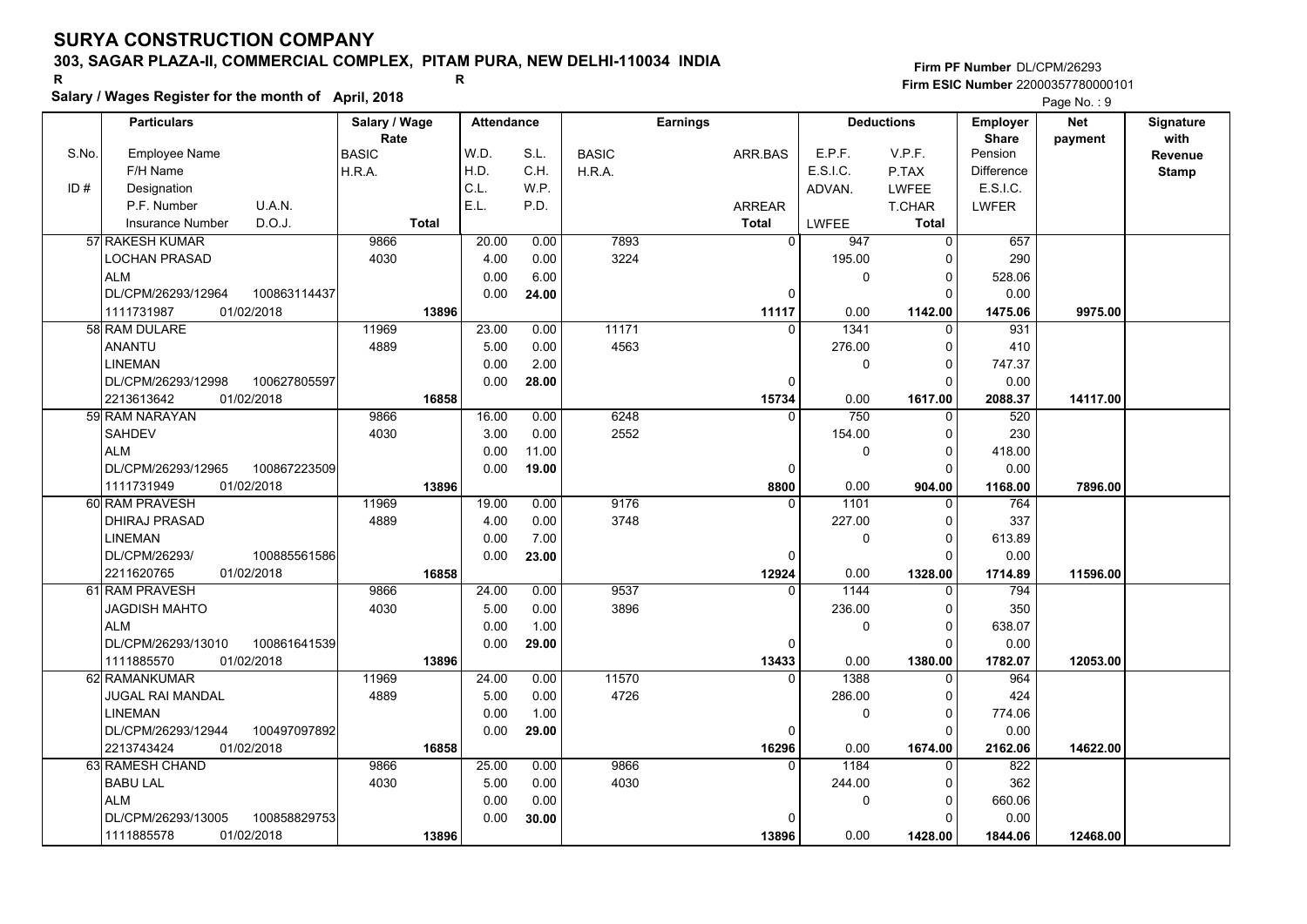### **303, SAGAR PLAZA-II, COMMERCIAL COMPLEX, PITAM PURA, NEW DELHI-110034 INDIA**

**Salary / Wages Register for the month of April, 2018 <sup>R</sup> <sup>R</sup>**

#### **Firm PF Number**DL/CPM/26293**Firm ESIC Number** 22000357780000101

|       | <b>Particulars</b>                 | Salary / Wage        | <b>Attendance</b> |       |              | <b>Earnings</b> |                        | <b>Deductions</b> | Employer                | <b>Net</b> | Signature<br>with |
|-------|------------------------------------|----------------------|-------------------|-------|--------------|-----------------|------------------------|-------------------|-------------------------|------------|-------------------|
| S.No. | Employee Name                      | Rate<br><b>BASIC</b> | W.D.              | S.L.  | <b>BASIC</b> | ARR.BAS         | E.P.F.                 | V.P.F.            | <b>Share</b><br>Pension | payment    | Revenue           |
|       | F/H Name                           | H.R.A.               | H.D.              | C.H.  | H.R.A.       |                 | E.S.I.C.               | P.TAX             | <b>Difference</b>       |            | <b>Stamp</b>      |
| ID#   | Designation                        |                      | C.L.              | W.P.  |              |                 | ADVAN.                 | <b>LWFEE</b>      | E.S.I.C.                |            |                   |
|       | U.A.N.<br>P.F. Number              |                      | E.L.              | P.D.  |              | ARREAR          |                        | T.CHAR            | <b>LWFER</b>            |            |                   |
|       | D.O.J.<br><b>Insurance Number</b>  | <b>Total</b>         |                   |       |              | <b>Total</b>    | <b>LWFEE</b>           | Total             |                         |            |                   |
|       | 64 RAMESH PANDEY                   | 9866                 | 25.00             | 0.00  | 9866         |                 | $\overline{0}$<br>1184 | $\mathbf 0$       | 822                     |            |                   |
|       | <b>RAM IQBAL</b>                   | 4030                 | 5.00              | 0.00  | 4030         |                 | 244.00                 | $\mathbf 0$       | 362                     |            |                   |
|       | <b>ALM</b>                         |                      | 0.00              | 0.00  |              |                 | $\mathbf 0$            | $\mathbf 0$       | 660.06                  |            |                   |
|       | DL/CPM/26293/13002<br>100305139653 |                      | 0.00              | 30.00 |              |                 | $\Omega$               | $\Omega$          | 0.00                    |            |                   |
|       | 1112150437<br>01/02/2018           | 13896                |                   |       |              | 13896           | 0.00                   | 1428.00           | 1844.06                 | 12468.00   |                   |
|       | 65 RAMU KUMAR                      | 9866                 | 21.00             | 0.00  | 7893         |                 | 947<br>0               | $\mathbf 0$       | 657                     |            |                   |
|       | <b>BINDA DEEN</b>                  | 4030                 | 3.00              | 0.00  | 3224         |                 | 195.00                 | $\mathbf 0$       | 290                     |            |                   |
|       | <b>ALM</b>                         |                      | 0.00              | 6.00  |              |                 | $\Omega$               | $\mathbf 0$       | 528.06                  |            |                   |
|       | DL/CPM/26293/12967<br>100859422523 |                      | 0.00              | 24.00 |              |                 | $\Omega$               | $\Omega$          | 0.00                    |            |                   |
|       | 01/02/2018<br>100859422523         | 13896                |                   |       |              | 11117           | 0.00                   | 1142.00           | 1475.06                 | 9975.00    |                   |
|       | 66 RANJEET BHARDWAJ                | 11969                | 25.00             | 0.00  | 11969        |                 | 1436<br>$\Omega$       | 0                 | 997                     |            |                   |
|       | <b>SAHTU</b>                       | 4889                 | 5.00              | 0.00  | 4889         |                 | 296.00                 | $\mathbf 0$       | 439                     |            |                   |
|       | <b>LINEMAN</b>                     |                      | 0.00              | 0.00  |              |                 | $\Omega$               | $\mathbf 0$       | 800.76                  |            |                   |
|       | DL/CPM/26293/12919<br>100867233849 |                      | 0.00              | 30.00 |              |                 | $\mathbf 0$            | $\Omega$          | 0.00                    |            |                   |
|       | 2213595282<br>01/02/2018           | 16858                |                   |       |              | 16858           | 0.00                   | 1732.00           | 2236.76                 | 15126.00   |                   |
|       | 67 RANJEET MANDAL                  | 9866                 | 25.00             | 0.00  | 9866         |                 | 1184<br>$\Omega$       | $\mathbf 0$       | 822                     |            |                   |
|       | <b>BHOGRAJ MANDAL</b>              | 4030                 | 5.00              | 0.00  | 4030         |                 | 244.00                 | $\mathbf 0$       | 362                     |            |                   |
|       | <b>ALM</b>                         |                      | 0.00              | 0.00  |              |                 | 0                      | $\mathbf 0$       | 660.06                  |            |                   |
|       | DL/CPM/26293/12968<br>100628061564 |                      | 0.00              | 30.00 |              |                 | 0                      | $\mathbf 0$       | 0.00                    |            |                   |
|       | 1111732000<br>01/02/2018           | 13896                |                   |       |              | 13896           | 0.00                   | 1428.00           | 1844.06                 | 12468.00   |                   |
|       | 68 RANVIR KUMAR                    | 9866                 | 25.00             | 0.00  | 9866         |                 | 1184<br>$\Omega$       | $\Omega$          | 822                     |            |                   |
|       | VIRVAL YADAV                       | 4030                 | 5.00              | 0.00  | 4030         |                 | 244.00                 | $\mathbf 0$       | 362                     |            |                   |
|       | <b>ALM</b>                         |                      | 0.00              | 0.00  |              |                 | 0                      | $\pmb{0}$         | 660.06                  |            |                   |
|       | DL/CPM/26293/13067<br>100496657691 |                      | 0.00              | 30.00 |              |                 | 0                      | $\Omega$          | 0.00                    |            |                   |
|       | 01/02/2018<br>2213925848           | 13896                |                   |       |              | 13896           | 0.00                   | 1428.00           | 1844.06                 | 12468.00   |                   |
|       | 69 ROHIT KUMAR GAUTAM              | 11969                | 25.00             | 0.00  | 11969        |                 | 1436<br>$\Omega$       | 0                 | 997                     |            |                   |
|       | KISHORI DASS                       | 4889                 | 5.00              | 0.00  | 4889         |                 | 296.00                 | 0                 | 439                     |            |                   |
|       | <b>LINEMAN</b>                     |                      | 0.00              | 0.00  |              |                 | 0                      | $\mathbf 0$       | 800.76                  |            |                   |
|       | 100497200392<br>DL/CPM/26293/12945 |                      | 0.00              | 30.00 |              |                 | $\mathbf{0}$           | $\Omega$          | 0.00                    |            |                   |
|       | 01/02/2018<br>2212357346           | 16858                |                   |       |              | 16858           | 0.00                   | 1732.00           | 2236.76                 | 15126.00   |                   |
|       | 70 ROHTASH                         | 9866                 | 21.00             | 0.00  | 8222         |                 | 987<br>$\Omega$        | $\overline{0}$    | 685                     |            |                   |
|       | <b>HEERA LAL</b>                   | 4030                 | 4.00              | 0.00  | 3358         |                 | 203.00                 | $\mathbf 0$       | 302                     |            |                   |
|       | <b>ALM</b>                         |                      | 0.00              | 5.00  |              |                 | 0                      | $\mathbf 0$       | 550.05                  |            |                   |
|       | DL/CPM/26293/12969<br>100861374184 |                      | 0.00              | 25.00 |              |                 | 0                      | $\Omega$          | 0.00                    |            |                   |
|       | 01/02/2018<br>100861374184         | 13896                |                   |       |              | 11580           | 0.00                   | 1190.00           | 1537.05                 | 10390.00   |                   |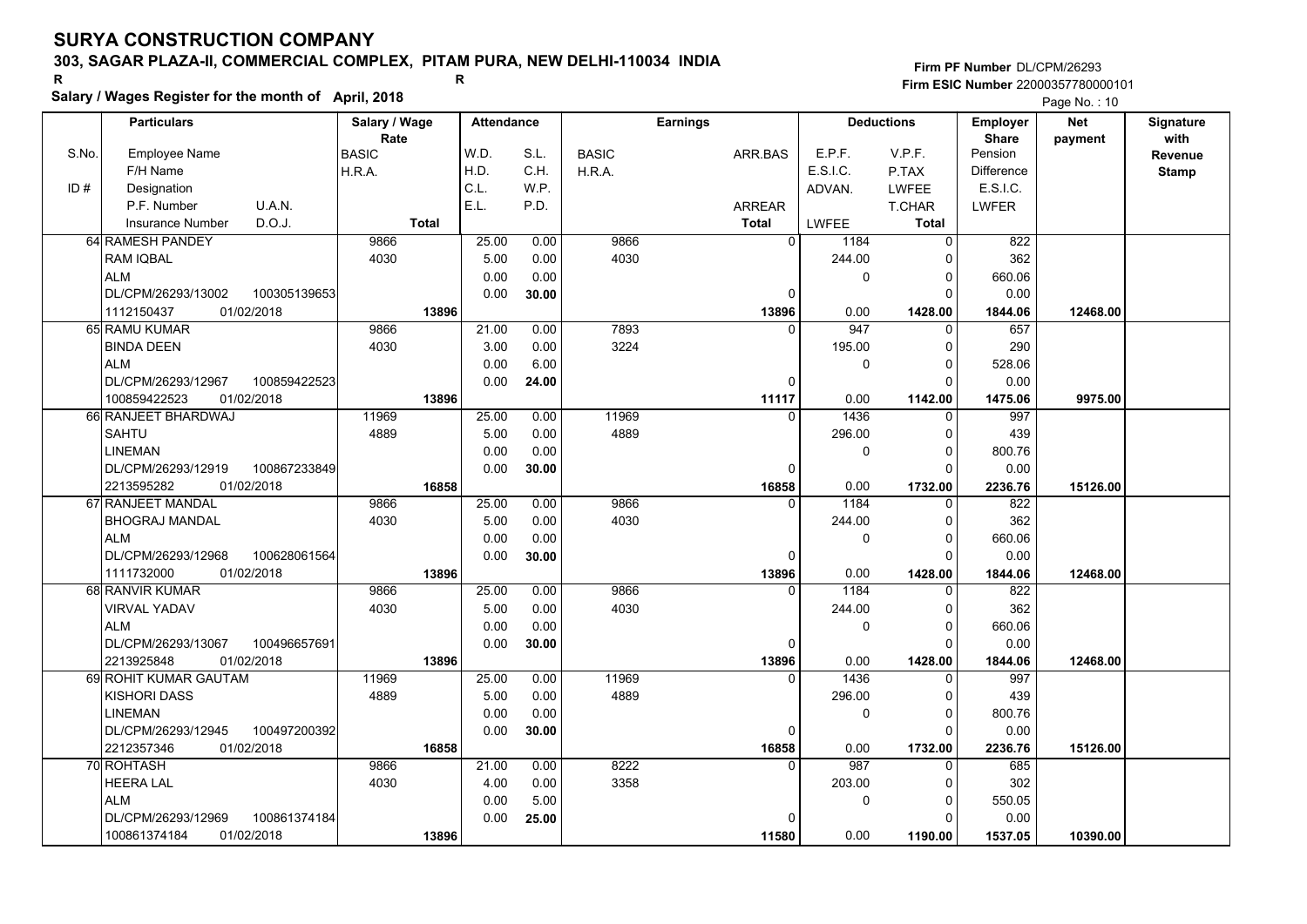### **303, SAGAR PLAZA-II, COMMERCIAL COMPLEX, PITAM PURA, NEW DELHI-110034 INDIA**

**Firm PF Number**DL/CPM/26293**Firm ESIC Number** 22000357780000101

**Salary / Wages Register for the month of April, 2018 <sup>R</sup> <sup>R</sup> Deductions Employer Net Signature Sharepayment**Page No. : 11

|       | <b>Particulars</b>                                             | Salary / Wage        | <b>Attendance</b> |       |              | <b>Earnings</b>   |              | <b>Deductions</b>   | <b>Employer</b>         | <b>Net</b> | Signature              |
|-------|----------------------------------------------------------------|----------------------|-------------------|-------|--------------|-------------------|--------------|---------------------|-------------------------|------------|------------------------|
| S.No. | <b>Employee Name</b>                                           | Rate<br><b>BASIC</b> | W.D.              | S.L.  | <b>BASIC</b> | ARR.BAS           | E.P.F.       | V.P.F.              | <b>Share</b><br>Pension | payment    | with<br><b>Revenue</b> |
|       | F/H Name                                                       | H.R.A.               | H.D.              | C.H.  | H.R.A.       |                   | E.S.I.C.     | P.TAX               | <b>Difference</b>       |            | <b>Stamp</b>           |
| ID#   | Designation                                                    |                      | C.L.              | W.P.  |              |                   | ADVAN.       | <b>LWFEE</b>        | E.S.I.C.                |            |                        |
|       | U.A.N.<br>P.F. Number                                          |                      | E.L.              | P.D.  |              | ARREAR            |              | T.CHAR              | <b>LWFER</b>            |            |                        |
|       | D.O.J.<br><b>Insurance Number</b>                              | <b>Total</b>         |                   |       |              | <b>Total</b>      | <b>LWFEE</b> | <b>Total</b>        |                         |            |                        |
|       | 71 SAJJAN KUMAR SHARMA                                         | 11969                | 25.00             | 0.00  | 11969        | $\overline{0}$    | 1436         | $\mathbf 0$         | 997                     |            |                        |
|       | <b>ARJUN SHARMA</b>                                            | 4889                 | 5.00              | 0.00  | 4889         |                   | 296.00       | $\mathbf 0$         | 439                     |            |                        |
|       | <b>LINEMAN</b>                                                 |                      | 0.00              | 0.00  |              |                   | 0            | $\mathbf 0$         | 800.76                  |            |                        |
|       | DL/CPM/26293/12998<br>100858453750                             |                      | 0.00              | 30.00 |              | $\Omega$          |              | $\Omega$            | 0.00                    |            |                        |
|       | 1112479378<br>01/02/2018                                       | 16858                |                   |       |              | 16858             | 0.00         | 1732.00             | 2236.76                 | 15126.00   |                        |
|       | 72 SANJEEV KUMAR                                               | 9866                 | 25.00             | 0.00  | 9866         | $\Omega$          | 1184         | 0                   | 822                     |            |                        |
|       | PHOOL CHAND                                                    | 4030                 | 5.00              | 0.00  | 4030         |                   | 244.00       | 0                   | 362                     |            |                        |
|       | <b>ALM</b>                                                     |                      | 0.00              | 0.00  |              |                   | 0            | $\mathbf 0$         | 660.06                  |            |                        |
|       | DL/CPM/26293/13066<br>100739430192                             |                      | 0.00              | 30.00 |              | 0                 |              | $\Omega$            | 0.00                    |            |                        |
|       | 01/02/2018<br>1114263068                                       | 13896                |                   |       |              | 13896             | 0.00         | 1428.00             | 1844.06                 | 12468.00   |                        |
|       | 73 SANOJ KUMAR                                                 | 9866                 | 21.00             | 0.00  | 8222         | $\Omega$          | 987          | $\Omega$            | 685                     |            |                        |
|       | <b>VIJAY SHANKAR</b>                                           | 4030                 | 4.00              | 0.00  | 3358         |                   | 203.00       | $\Omega$            | 302                     |            |                        |
|       | <b>ALM</b>                                                     |                      | 0.00              | 5.00  |              |                   | $\Omega$     | $\Omega$            | 550.05                  |            |                        |
|       | DL/CPM/26293/13003<br>100335634443                             |                      | 0.00              | 25.00 |              | $\Omega$          |              | $\Omega$            | 0.00                    |            |                        |
|       | 2213605631<br>01/02/2018                                       | 13896                |                   |       |              | 11580             | 0.00         | 1190.00             | 1537.05                 | 10390.00   |                        |
|       | 74 SANTOSH DASS                                                | 9866                 | 24.00             | 0.00  | 9537         | $\Omega$          | 1144         | $\Omega$            | 794                     |            |                        |
|       | <b>UMESH DASS</b>                                              | 4030                 | 5.00              | 0.00  | 3896         |                   | 236.00       | $\Omega$            | 350                     |            |                        |
|       | <b>ALM</b>                                                     |                      | 0.00              | 1.00  |              |                   | 0            | $\Omega$            | 638.07                  |            |                        |
|       | DL/CPM/26293/13058<br>100869448587<br>1113552204<br>01/02/2018 |                      | 0.00              | 29.00 |              | 0                 | 0.00         | $\Omega$            | 0.00                    |            |                        |
|       | 75 SARVESH KUMAR                                               | 13896<br>9866        | 14.00             | 0.00  | 5262         | 13433<br>$\Omega$ | 631          | 1380.00<br>$\Omega$ | 1782.07<br>438          | 12053.00   |                        |
|       | <b>CHATRI PRASHAD</b>                                          | 4030                 | 2.00              | 0.00  | 2149         |                   | 130.00       | $\Omega$            | 193                     |            |                        |
|       | <b>ALM</b>                                                     |                      | 0.00              | 14.00 |              |                   | 0            | 0                   | 352.02                  |            |                        |
|       | DL/CPM/26293/12970<br>100859809424                             |                      | 0.00              | 16.00 |              | 0                 |              | $\Omega$            | 0.00                    |            |                        |
|       | 1113406186<br>01/02/2018                                       | 13896                |                   |       |              | 7411              | 0.00         | 761.00              | 983.02                  | 6650.00    |                        |
|       | 76 SATENDER KUMAR                                              | 9866                 | 10.00             | 0.00  | 3618         | 0                 | 434          | 0                   | 301                     |            |                        |
|       | PHOOL CHAND                                                    | 4030                 | 1.00              | 0.00  | 1478         |                   | 90.00        | $\Omega$            | 133                     |            |                        |
|       | <b>ALM</b>                                                     |                      | 0.00              | 19.00 |              |                   | $\mathbf{0}$ | $\Omega$            | 242.06                  |            |                        |
|       | DL/CPM/26293/12975<br>100629608403                             |                      | 0.00              | 11.00 |              | $\Omega$          |              | $\Omega$            | 0.00                    |            |                        |
|       | 01/02/2018<br>1114724664                                       | 13896                |                   |       |              | 5096              | 0.00         | 524.00              | 676.06                  | 4572.00    |                        |
|       | <b>77 SATENDER PATHAK</b>                                      | 9866                 | 25.00             | 0.00  | 9866         | $\Omega$          | 1184         | $\Omega$            | 822                     |            |                        |
|       | <b>LAKHMI CHAND PATHAK</b>                                     | 4030                 | 5.00              | 0.00  | 4030         |                   | 244.00       | $\Omega$            | 362                     |            |                        |
|       | <b>ALM</b>                                                     |                      | 0.00              | 0.00  |              |                   | 0            | $\Omega$            | 660.06                  |            |                        |
|       | DL/CPM/26293/13012<br>100739268251                             |                      | 0.00              | 30.00 |              | O                 |              | $\Omega$            | 0.00                    |            |                        |
|       | 1114830160<br>01/02/2018                                       | 13896                |                   |       |              | 13896             | 0.00         | 1428.00             | 1844.06                 | 12468.00   |                        |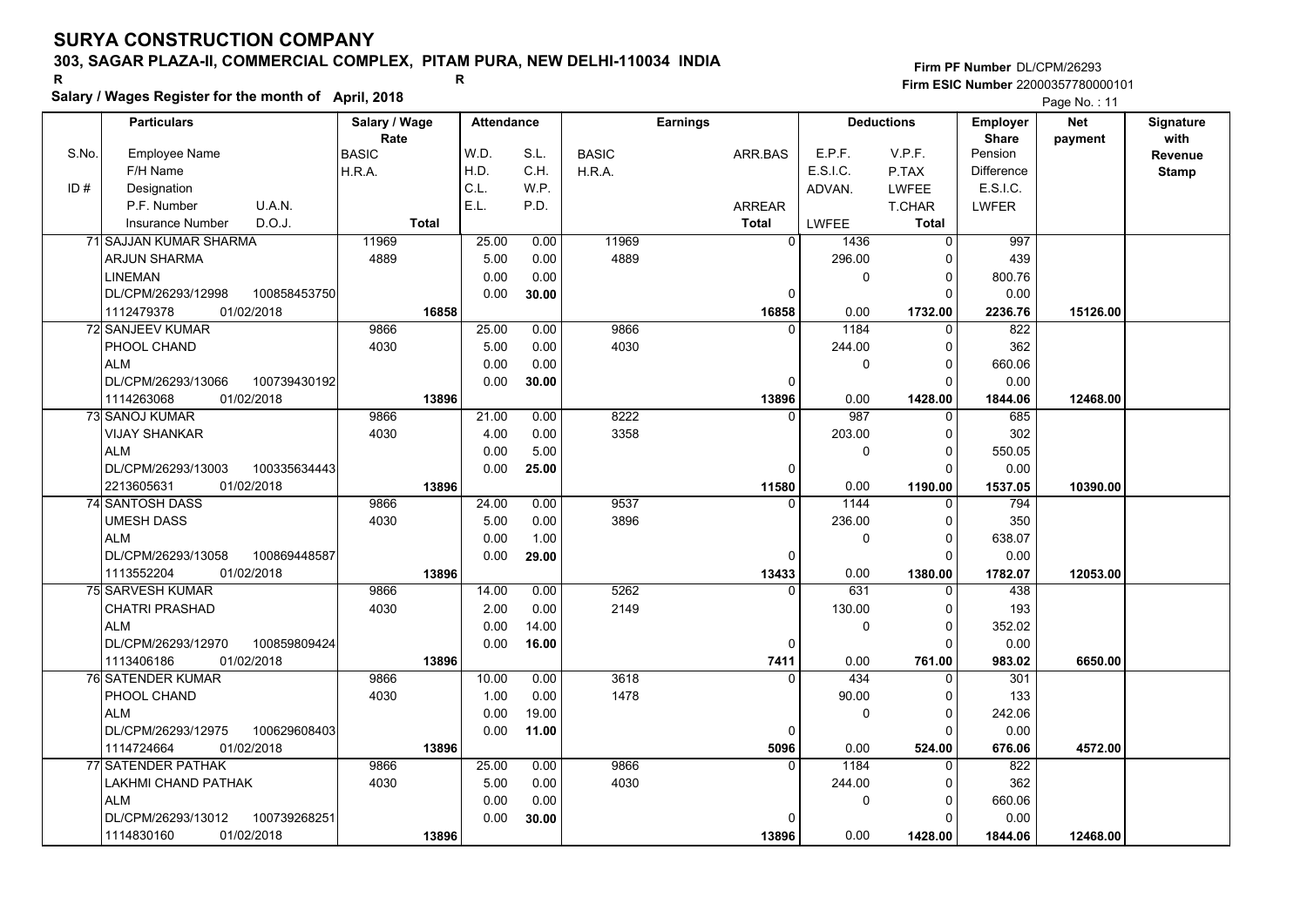### **303, SAGAR PLAZA-II, COMMERCIAL COMPLEX, PITAM PURA, NEW DELHI-110034 INDIA**

**Salary / Wages Register for the month of April, 2018 <sup>R</sup> <sup>R</sup>**

**Firm PF Number**DL/CPM/26293**Firm ESIC Number** 22000357780000101

|       | <b>Particulars</b>                 | Salary / Wage        | <b>Attendance</b> |       |              | <b>Earnings</b> |                        | <b>Deductions</b>     | <b>Employer</b>         | <b>Net</b> | Signature<br>with |
|-------|------------------------------------|----------------------|-------------------|-------|--------------|-----------------|------------------------|-----------------------|-------------------------|------------|-------------------|
| S.No. | Employee Name                      | Rate<br><b>BASIC</b> | W.D.              | S.L.  | <b>BASIC</b> | ARR.BAS         | E.P.F.                 | V.P.F.                | <b>Share</b><br>Pension | payment    | Revenue           |
|       | F/H Name                           | H.R.A.               | H.D.              | C.H.  | H.R.A.       |                 | E.S.I.C.               | P.TAX                 | <b>Difference</b>       |            | <b>Stamp</b>      |
| ID#   | Designation                        |                      | C.L.              | W.P.  |              |                 | ADVAN.                 | LWFEE                 | E.S.I.C.                |            |                   |
|       | U.A.N.<br>P.F. Number              |                      | E.L.              | P.D.  |              | <b>ARREAR</b>   |                        | T.CHAR                | LWFER                   |            |                   |
|       | D.O.J.<br><b>Insurance Number</b>  | <b>Total</b>         |                   |       |              | Total           | LWFEE                  | <b>Total</b>          |                         |            |                   |
|       | <b>78 SATENDR KUMAR</b>            | 11969                | 23.00             | 0.00  | 11171        |                 | $\overline{0}$<br>1341 | $\mathbf 0$           | 931                     |            |                   |
|       | <b>NATURAM</b>                     | 4889                 | 5.00              | 0.00  | 4563         |                 | 276.00                 | 0                     | 410                     |            |                   |
|       | <b>LINEMAN</b>                     |                      | 0.00              | 2.00  |              |                 | 0                      | $\mathbf 0$           | 747.37                  |            |                   |
|       | DL/CPM/26293/13069<br>101219226581 |                      | 0.00              | 28.00 |              | 0               |                        | $\mathbf 0$           | 0.00                    |            |                   |
|       | 1013583479<br>01/02/2018           | 16858                |                   |       |              | 15734           | 0.00                   | 1617.00               | 2088.37                 | 14117.00   |                   |
|       | <b>79 SHANKAR LAL</b>              | 11969                | 25.00             | 0.00  | 11969        |                 | 1436<br>$\Omega$       | $\mathbf 0$           | 997                     |            |                   |
|       | <b>KISHAN LAL</b>                  | 4889                 | 5.00              | 0.00  | 4889         |                 | 296.00                 | $\mathbf 0$           | 439                     |            |                   |
|       | <b>LINEMAN</b>                     |                      | 0.00              | 0.00  |              |                 | 0                      | $\mathbf 0$           | 800.76                  |            |                   |
|       | DL/CPM/26293/13073<br>100862496655 |                      | 0.00              | 30.00 |              | $\Omega$        |                        | $\Omega$              | 0.00                    |            |                   |
|       | 1112838404<br>01/02/2018           | 16858                |                   |       |              | 16858           | 0.00                   | 1732.00               | 2236.76                 | 15126.00   |                   |
|       | 80 SHARVAN KUMAR                   | 9866                 | 9.00              | 0.00  | 3289         | $\Omega$        | 395                    | $\mathbf 0$           | $\overline{274}$        |            |                   |
|       | <b>KANKIR MANDAL</b>               | 4030                 | 1.00              | 0.00  | 1343         |                 | 82.00                  | $\mathbf 0$           | 121                     |            |                   |
|       | <b>ALM</b>                         |                      | 0.00              | 20.00 |              |                 | 0                      | $\mathbf 0$           | 220.02                  |            |                   |
|       | 100685685208<br>DL/CPM/26293/12980 |                      | 0.00              | 10.00 |              | $\Omega$        |                        | $\Omega$              | 0.00                    |            |                   |
|       | 1114784543<br>01/02/2018           | 13896                |                   |       |              | 4632            | 0.00                   | 477.00                | 615.02                  | 4155.00    |                   |
|       | 81 SHEETAL PRASAD                  | 9866                 | 14.00             | 0.00  | 5262         | $\Omega$        | 631                    | $\mathbf 0$           | 438                     |            |                   |
|       | <b>BENDU PRASAD</b>                | 4030                 | 2.00              | 0.00  | 2149         |                 | 130.00                 | $\mathbf 0$           | 193                     |            |                   |
|       | <b>ALM</b>                         |                      | 0.00              | 14.00 |              |                 | 0                      | $\mathbf 0$           | 352.02                  |            |                   |
|       | 100496596224<br>DL/CPM/26293/13061 |                      | 0.00              | 16.00 |              | 0               |                        | $\mathbf 0$           | 0.00                    |            |                   |
|       | 2213623414<br>01/02/2018           | 13896                |                   |       |              |                 | 0.00                   |                       | 983.02                  | 6650.00    |                   |
|       | 82 SHIV BAHADUR                    | 11969                | 25.00             | 0.00  | 11969        | 7411            | 1436<br>$\Omega$       | 761.00<br>$\mathbf 0$ | 997                     |            |                   |
|       | <b>MAHADEV</b>                     | 4889                 | 5.00              | 0.00  | 4889         |                 | 296.00                 | $\mathbf 0$           | 439                     |            |                   |
|       | <b>LINEMAN</b>                     |                      | 0.00              | 0.00  |              |                 | 0                      | $\mathsf 0$           | 800.76                  |            |                   |
|       | 100863427632<br>DL/CPM/26293/12997 |                      | 0.00              | 30.00 |              | 0               |                        | $\Omega$              | 0.00                    |            |                   |
|       | 01/02/2018<br>2213605630           | 16858                |                   |       |              | 16858           | 0.00                   | 1732.00               | 2236.76                 | 15126.00   |                   |
|       | 83 SHIV LAL                        | 9866                 | 18.00             | 0.00  | 6906         |                 | 829                    | $\Omega$              | 575                     |            |                   |
|       | <b>BHAGWAN DEEN</b>                | 4030                 | 3.00              | 0.00  | 2821         |                 | 171.00                 | $\mathbf 0$           | 254                     |            |                   |
|       | <b>ALM</b>                         |                      | 0.00              | 9.00  |              |                 | 0                      | $\mathbf 0$           | 462.03                  |            |                   |
|       | DL/CPM/26293/12922<br>100859195387 |                      | 0.00              | 21.00 |              | $\Omega$        |                        | $\Omega$              | 0.00                    |            |                   |
|       | 2213605657<br>01/02/2018           | 13896                |                   |       |              | 9727            | 0.00                   | 1000.00               | 1291.03                 | 8727.00    |                   |
|       | 84 SHIV NARAYAN                    | 11969                | 25.00             | 0.00  | 11969        | $\Omega$        | 1436                   | $\overline{0}$        | 997                     |            |                   |
|       | <b>SAHADEV</b>                     | 4889                 | 5.00              | 0.00  | 4889         |                 | 296.00                 | 0                     | 439                     |            |                   |
|       | <b>LINEMAN</b>                     |                      | 0.00              | 0.00  |              |                 | 0                      | $\mathbf 0$           |                         |            |                   |
|       | DL/CPM/26293/13049<br>100867218718 |                      | 0.00              |       |              | 0               |                        | $\mathbf 0$           | 800.76<br>0.00          |            |                   |
|       |                                    |                      |                   | 30.00 |              |                 |                        |                       |                         |            |                   |
|       | 1113552266<br>01/02/2018           | 16858                |                   |       |              | 16858           | 0.00                   | 1732.00               | 2236.76                 | 15126.00   |                   |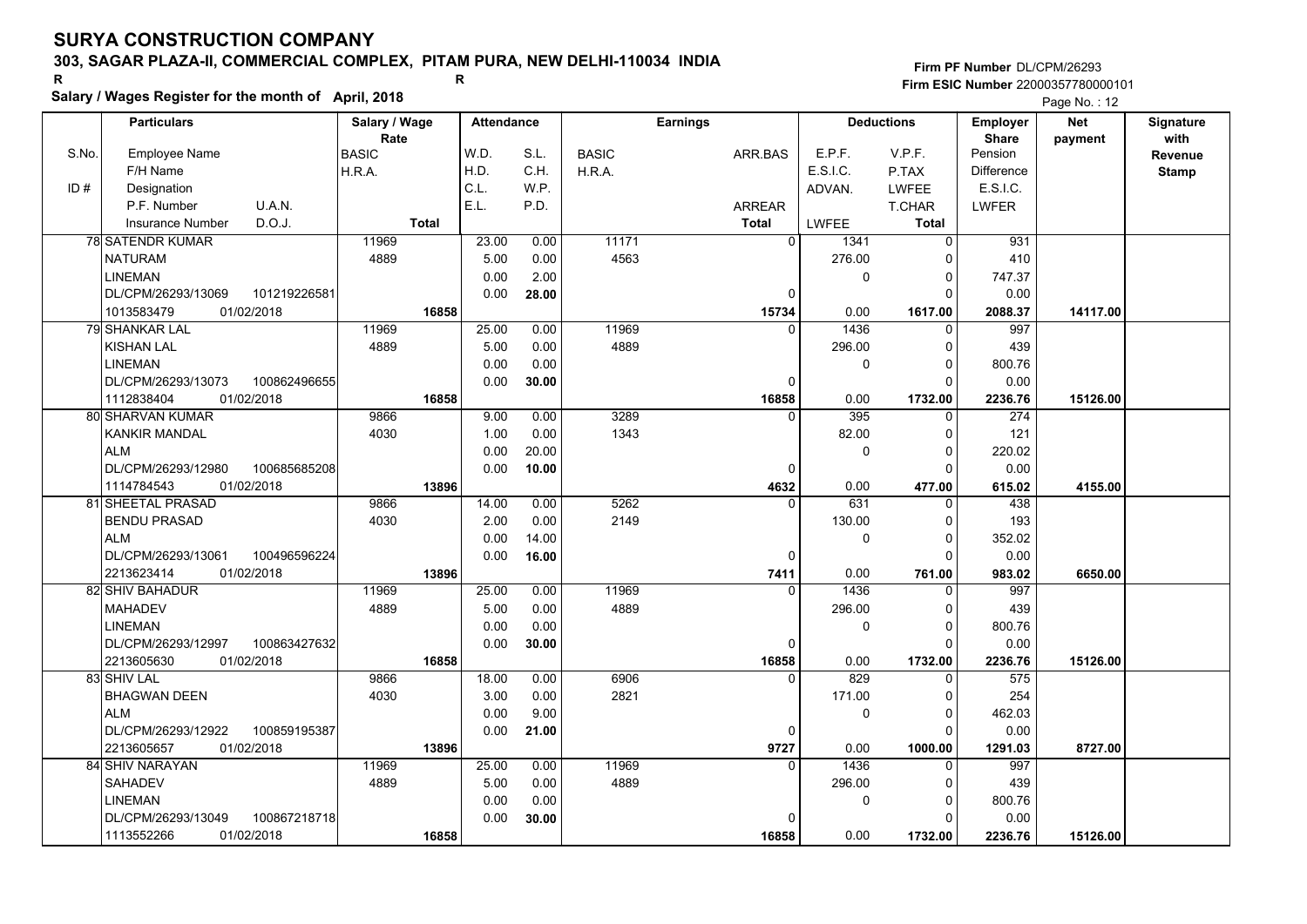### **303, SAGAR PLAZA-II, COMMERCIAL COMPLEX, PITAM PURA, NEW DELHI-110034 INDIA**

**Salary / Wages Register for the month of April, 2018 <sup>R</sup> <sup>R</sup>**

**Firm PF Number**DL/CPM/26293**Firm ESIC Number** 22000357780000101

|       | <b>Particulars</b>                                             | Salary / Wage<br>Rate | <b>Attendance</b> |       | <b>Earnings</b> |               | <b>Deductions</b>    |                     | <b>Employer</b><br><b>Share</b> | <b>Net</b> | Signature<br>with |
|-------|----------------------------------------------------------------|-----------------------|-------------------|-------|-----------------|---------------|----------------------|---------------------|---------------------------------|------------|-------------------|
| S.No. | Employee Name                                                  | BASIC                 | W.D.              | S.L.  | <b>BASIC</b>    | ARR.BAS       | E.P.F.               | V.P.F.              | Pension                         | payment    | Revenue           |
|       | F/H Name                                                       | H.R.A.                | H.D.              | C.H.  | H.R.A.          |               | E.S.I.C.             | P.TAX               | <b>Difference</b>               |            | <b>Stamp</b>      |
| ID#   | Designation                                                    |                       | C.L.              | W.P.  |                 |               | ADVAN.               | <b>LWFEE</b>        | E.S.I.C.                        |            |                   |
|       | U.A.N.<br>P.F. Number                                          |                       | E.L.              | P.D.  |                 | <b>ARREAR</b> |                      | T.CHAR              | <b>LWFER</b>                    |            |                   |
|       | D.O.J.<br><b>Insurance Number</b>                              | <b>Total</b>          |                   |       |                 | <b>Total</b>  | <b>LWFEE</b>         | <b>Total</b>        |                                 |            |                   |
|       | 85 SHIV NARAYAN MANJHI                                         | 9866                  | 25.00             | 0.00  | 9866            |               | 1184<br>$\mathbf 0$  | $\mathbf 0$         | 822                             |            |                   |
|       | <b>BHOLA MANJHI</b>                                            | 4030                  | 5.00              | 0.00  | 4030            |               | 244.00               | 0                   | 362                             |            |                   |
|       | <b>ALM</b>                                                     |                       | 0.00              | 0.00  |                 |               | $\Omega$             | $\Omega$            | 660.06                          |            |                   |
|       | DL/CPM/26293/13077<br>100977783624                             |                       | 0.00              | 30.00 |                 |               | 0                    | $\Omega$            | 0.00                            |            |                   |
|       | 01/02/2018<br>1114937111                                       | 13896                 |                   |       |                 | 13896         | 0.00                 | 1428.00             | 1844.06                         | 12468.00   |                   |
|       | 86 SHIV NARESH                                                 | 9866                  | 23.00             | 0.00  | 8879            |               | 1065<br>$\mathbf{0}$ | $\Omega$            | 740                             |            |                   |
|       | <b>RAM ASREY</b>                                               | 4030                  | 4.00              | 0.00  | 3627            |               | 219.00               | 0                   | 325                             |            |                   |
|       | <b>ALM</b>                                                     |                       | 0.00              | 3.00  |                 |               | $\Omega$             | $\Omega$            | 594.04                          |            |                   |
|       | DL/CPM/26293/13065<br>100497811450                             |                       | 0.00              | 27.00 |                 |               | $\Omega$             | $\Omega$            | 0.00                            |            |                   |
|       | 1111752944<br>01/02/2018                                       | 13896                 |                   |       |                 | 12506         | 0.00                 | 1284.00             | 1659.04                         | 11222.00   |                   |
|       | 87 SHIV PRASHAD                                                | 9866                  | 23.00             | 0.00  | 9208            |               | 1105<br>$\Omega$     | $\Omega$            | 767                             |            |                   |
|       | SAHDEV                                                         | 4030                  | 5.00              | 0.00  | 3761            |               | 227.00               | $\Omega$            | 338                             |            |                   |
|       | <b>ALM</b>                                                     |                       | 0.00              | 2.00  |                 |               | $\Omega$             | $\Omega$            | 616.03                          |            |                   |
|       | DL/CPM/26293/12974<br>100351636206                             |                       | 0.00              | 28.00 |                 |               | $\Omega$             | $\Omega$            | 0.00                            |            |                   |
|       | 01/02/2018<br>1111731990                                       | 13896                 |                   |       |                 | 12969         | 0.00                 | 1332.00             | 1721.03                         | 11637.00   |                   |
|       | 88 SHIV PYARE                                                  | 11969                 | 16.00             | 0.00  | 7580            |               | 910<br>$\Omega$      | $\Omega$            | 631                             |            |                   |
|       | <b>DOOLLU</b>                                                  | 4889                  | 3.00              | 0.00  | 3096            |               | 187.00               | 0                   | 279                             |            |                   |
|       | <b>LINEMAN</b>                                                 |                       | 0.00              | 11.00 |                 |               | $\pmb{0}$            | $\Omega$            | 507.11                          |            |                   |
|       | 100496831946<br>DL/CPM/26293/13001                             |                       | 0.00              | 19.00 |                 |               | 0                    | $\Omega$            | 0.00                            |            |                   |
|       | 01/02/2018<br>1112917160                                       | 16858                 |                   |       |                 | 10676         | 0.00                 | 1097.00             | 1417.11                         | 9579.00    |                   |
|       | 89 SHRI LAL                                                    | 11969                 | 24.00             | 0.00  | 11171           |               | 1341<br>$\Omega$     | $\Omega$            | 931                             |            |                   |
|       | <b>BHAGWAN DEEN</b>                                            | 4889                  | 4.00              | 0.00  | 4563            |               | 276.00               | $\Omega$            | 410                             |            |                   |
|       | <b>LINEMAN</b>                                                 |                       | 0.00              | 2.00  |                 |               | 0                    | 0                   | 747.37                          |            |                   |
|       | DL/CPM/26293/12923<br>101219226575<br>1111843544<br>01/02/2018 | 16858                 | 0.00              | 28.00 |                 |               | $\Omega$<br>0.00     | $\Omega$            | 0.00<br>2088.37                 |            |                   |
|       | 90 SHRI RAM                                                    | 9866                  | 25.00             | 0.00  | 9866            | 15734         | 1184                 | 1617.00<br>$\Omega$ | 822                             | 14117.00   |                   |
|       | POORAN PRASAD                                                  | 4030                  | 5.00              | 0.00  | 4030            |               | 244.00               | $\Omega$            | 362                             |            |                   |
|       | <b>ALM</b>                                                     |                       | 0.00              | 0.00  |                 |               | 0                    | $\Omega$            | 660.06                          |            |                   |
|       | DL/CPM/26293/13071<br>100353865282                             |                       | 0.00              | 30.00 |                 |               | $\Omega$             | $\Omega$            | 0.00                            |            |                   |
|       | 1113406189<br>01/02/2018                                       | 13896                 |                   |       |                 | 13896         | 0.00                 | 1428.00             | 1844.06                         | 12468.00   |                   |
|       | 91 SUMIT KUMAR                                                 | 9866                  | 24.00             | 0.00  | 9208            |               | 1105<br>$\Omega$     | $\Omega$            | 767                             |            |                   |
|       | <b>ASHOK TYAGI</b>                                             | 4030                  | 4.00              | 0.00  | 3761            |               | 227.00               | 0                   | 338                             |            |                   |
|       | <b>ALM</b>                                                     |                       | 0.00              | 2.00  |                 |               | 0                    | $\Omega$            | 616.03                          |            |                   |
|       | DL/CPM/26293/13045<br>100858580465                             |                       | 0.00              | 28.00 |                 | n             |                      | $\Omega$            | 0.00                            |            |                   |
|       | 2213722323<br>01/02/2018                                       | 13896                 |                   |       |                 | 12969         | 0.00                 | 1332.00             | 1721.03                         | 11637.00   |                   |
|       |                                                                |                       |                   |       |                 |               |                      |                     |                                 |            |                   |